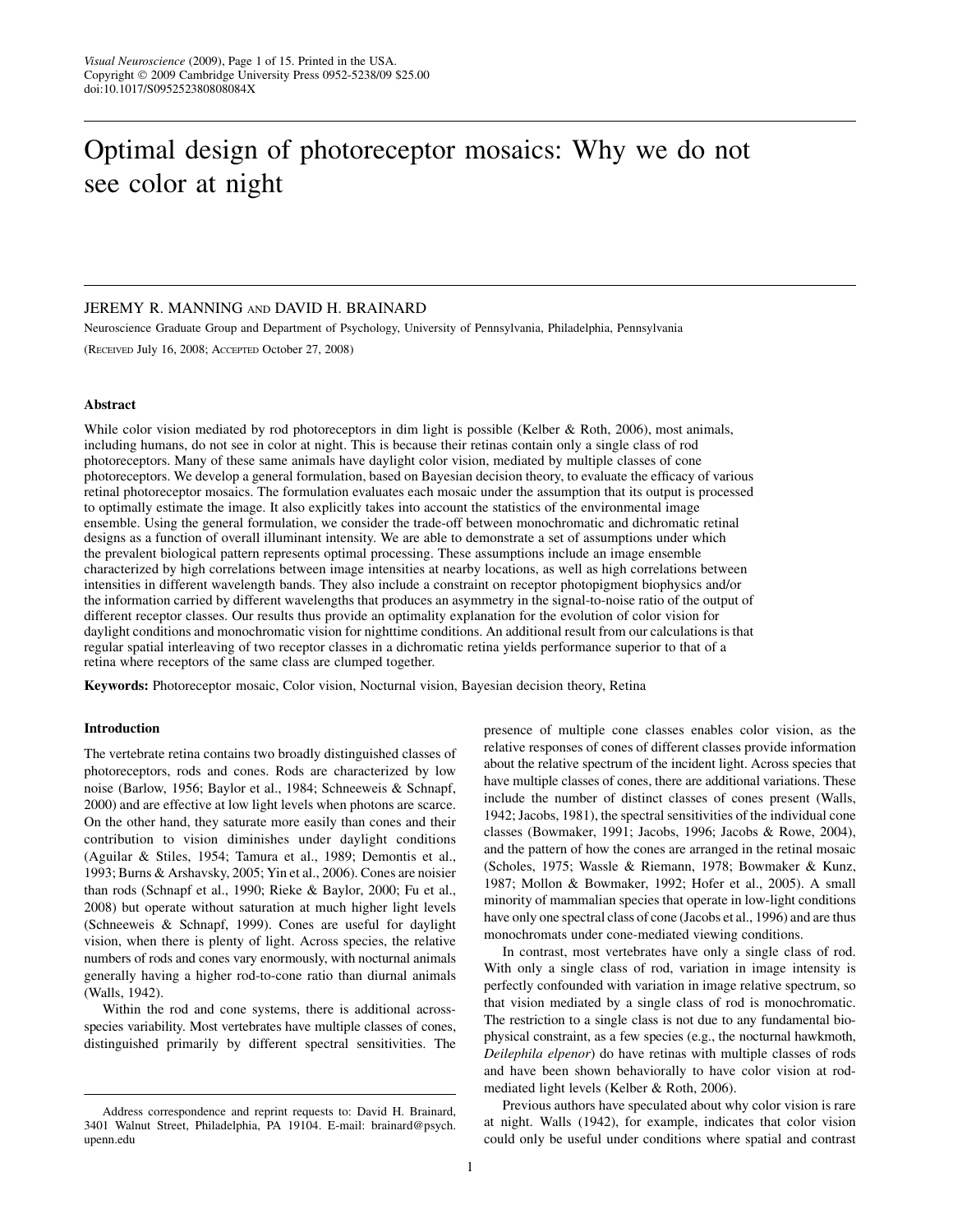acuity are high and that it would not be useful when photons are scarce. Rushton (1962) makes a similar statement. To our reading, however, neither of these authors offer reasoning to support their assertions. Moreover, it is now known that some plants and bacteria detect light with low spatial resolution but nonetheless have color vision (Skorupski & Chittka, 2008), in apparent contradiction to Walls' and Rushton's hypothesis. Also note that human rodmediated visual acuity at approximately 5–10 deg eccentricity exceeds cone-mediated visual acuity at 40–50 deg eccentricity (Weymouth, 1958, who replots data from Fick), again suggesting that factors other than those that limit resolution contribute to whether a retina should be monochromatic or not.

Land and Osorio (2003) articulate what we take, based on an informal polling of our colleagues, to be the standard intuition on this topic. This intuition starts with the observation that color vision depends on the difference between the responses of two receptor classes. The magnitude of this difference signal will on average be smaller than that of a luminance signal that arises from the sum of responses of the two classes or from a single receptor class.<sup>1</sup> At the same time, the net effect of photon and dark noise is the same for both difference and summed signals. Thus, the idea is that color vision becomes less useful at low light levels because overall signal-to-noise drops, and noise swamps the output of an opponent color channel before it swamps that of a luminance channel. A related idea was formalized by van Hateren (1993), who showed that as signal-to-noise drops, optimal postreceptoral processing favors a luminance channel over a chromatic channel.

Note, however, that neither the standard intuition nor van Hateren's (1993) calculations lead immediately to the conclusion that monochromatic vision is superior to color vision at low signalto-noise. To do so requires an analysis that shows not just that the value of color vision decreases with light level but that a change to monochromatic vision leads to improved performance. That is, the fact that a luminance channel carries more information than an opponent color channel tells us neither that a monochromatic retina is superior to one with multiple receptor types nor that it is not advantageous to add a color-opponent channel to a luminance channel.

Barlow (1957) argued that the spontaneous photopigment isomerization rate of photoreceptors might depend strongly on their wavelength of maximal sensitivity, with maximal sensitivity at shorter wavelengths leading to lower noise. This effect would be expected to occur for fundamental biophysical reasons: shortwavelength quanta have more energy than long-wavelength quanta, and this in turn would allow photopigments sensitive to shortwavelength quanta to have higher energy barriers for isomerization and be more resistant to thermal fluctuations (Platt, 1956). Barlow argued that the overall shift in human visual sensitivity toward shorter wavelengths between cone- and rod-mediated vision (the Purkinje shift) maximizes absolute sensitivity by minimizing thermal noise. Barlow did not explicitly address trade-offs between color and monochromatic vision. However, his observation that the dependence of dark noise on spectral sensitivity has important implications for differences between daylight and nighttime vision plays a key role in the analysis we present below. Other closely related antecedents to the current paper are a treatment of the design of trichromatic mosaics (Garrigan et al., 2006, 2008) and a treatment of optimal choice of cone spectral sensitivities (Lewis & Zhaoping,

2006); these authors used an information-theoretic approach and emphasized the central role played by asymmetries in the information available at different wavelengths. We return in the discussion to review measurements of photoreceptor thermal noise.

Here we assess the efficacy of various choices of the design of the photoreceptor mosaic, in the context of the vertebrate eye. We formulate the design question in terms of an explicit model that defines optimal performance with respect to a specified statistical ensemble of stimuli. Our model allows us to calculate how well an ideal observer could estimate the incident image from the photoreceptor responses, and we examine how optimal performance varies with different aspects of eye design. Although our formulation is very general, we focus here on the performance trade-off between dichromatic (two receptor classes) and monochromatic (one receptor class) vision and how this interacts with overall light level. To address this question, our work also touches on other aspects of mosaic design. These include choice of photopigment spectral sensitivity and the packing arrangement of the mosaic.

In the next section, we introduce a general formulation. To make computational progress, however, we then make a number of simplifying assumptions. These include restricting attention to a model environment in which there are just two discrete wavelengths and where all images are characterized by the power in each wavelength at discrete image locations on a line (one spatial dimension.) We consider image ensembles characterized by Gaussian distributions, evaluate image estimation using a mean squared error criterion, and do not take into account the energetic cost of computation. Although a priori it might appear that these simplifying choices reduce the complexity of the model too severely, the simplified model is surprisingly rich, and studying it leads to interesting insight.

## General formulation

We start with a general formulation. We model the visual environment as an ideal image, which specifies the intensity of light incident on the eye as a function of two angular spatial dimensions  $(x \text{ and } y)$  and one spectral dimension  $(\lambda)$ . For simplicity, we consider the case where each of these dimensions has been finely discretized. Thus, the ideal image is specified as  $I(x_i, y_j, \lambda_k)$ . Note that in most three-dimensional scenes, the retinal image is not formed by viewing a planar ideal image. Rather, light reflects to the eye from objects located at various distances. The ideal image should be conceived as one that would produce the same retinal image as the actual illuminated objects in the scene.

Light from the ideal image passes through an optical apparatus consisting of a cornea, pupil, and lens. Refraction at the interfaces between the optical elements creates an image on the retina. Aberrations in the optics combine with diffraction to blur the retinal image; the blurring may be characterized by the point spread function of the optics. In general, the point spread function varies with wavelength because of chromatic aberration. It also depends on the pupil area A. In the typical regime where effects of optical aberrations dominate effects of diffraction, increasing pupil size increases both the intensity of the retinal image and the degree to which it is blurred.

We denote the point spread function by  $P_{\mathbb{A}}(x_i, y_j, \lambda_k)$ , where  $\mathbb{A}$ is the pupil area. It specifies the spread of light in the retinal image from a point source, and we assume it to be independent of the location of that source. The subscript A denotes the fact that the shape of the point spread function depends on pupil area. The retinal image may be computed as the convolution of the ideal image and

<sup>&</sup>lt;sup>1</sup>This statement holds as long as the responses of the two receptor classes are positively correlated.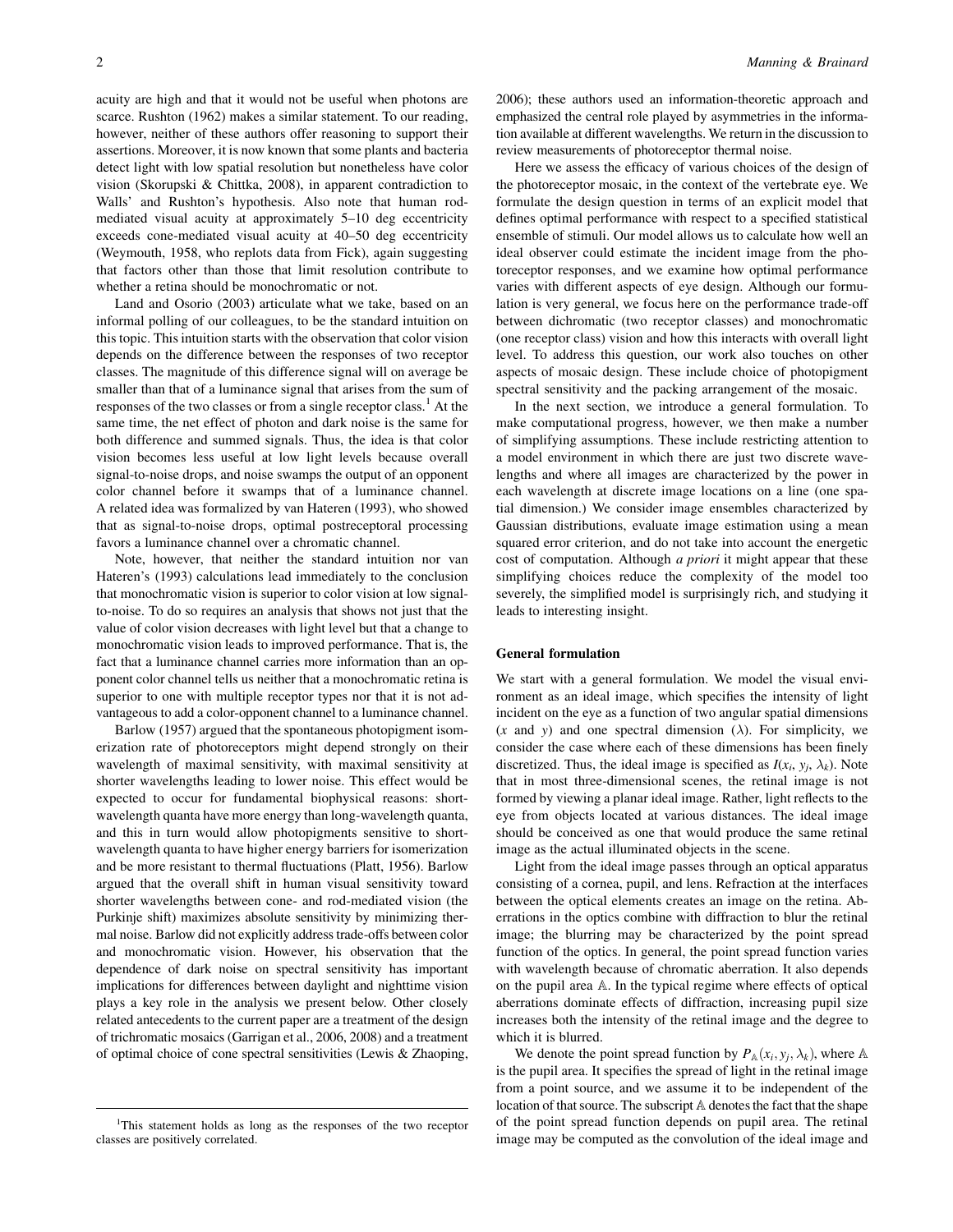the point spread function:

$$
R(x_i, y_j, \lambda_k) = \mathbb{A}[I(x_i, y_j, \lambda_k) * P_{\mathbb{A}}(x_i, y_j, \lambda_k)].
$$

By convention,  $P_{\mathbb{A}}(x_i, y_j, \lambda_k)$ , is normalized to have unit volume; the effect of pupil area on overall light level is accounted for explicitly in the equation above.

The retinal image is sampled by an interleaved array of photoreceptors, with one photoreceptor at each location. The photopigment isomerization rates of each photoreceptor are the information about the image available to the visual system. We model the relation between the retinal image and the mean isomerization rate of a single photoreceptor of class l centered at location  $(x_m, y_n)$ :

$$
\mu_l = \sum_k \left( [R(x_i, y_j, \lambda_k) * Y_l(x_i, y_j)] |_{(x_m, y_n)} \right) S_l(\lambda_k) + d_l.
$$

Here  $Y_l(x_i, y_j)$  represents the acceptance aperture of the  $l^{\text{th}}$  photoreceptor class,  $S_l(\lambda_k)$  represents the spectral sensitivity of the  $l^{\text{th}}$ class, and  $d_l$  represents the mean number of spontaneous isomerizations per second of the  $i<sup>th</sup>$  class. The actual number of isomerizations in response to an image shown for a duration  $\Delta t$ is distributed as a Poisson process with mean  $(\mu_1 \Delta t)$ . We take the task of visual processing as estimating the ideal image from the noisy array of photoreceptor responses. At this juncture, it is convenient to express the ideal image, which consists of a finite array of intensities, as a vector  $\vec{i}$ . The estimator may then be expressed as

$$
\hat{i} = F(\vec{r}),
$$

where  $\hat{i}$  is the estimate of  $\vec{i}$  and  $\vec{r}$  is a vector representing the entire array of noisy responses. The appropriate estimator  $F()$  depends on the exact design properties of the model visual system, on the statistical ensemble of images that will be encountered, on a loss function that describes how bad it is to approximate any given ideal image with any particular estimate, and on a decision about how loss should be aggregated over the statistical image ensemble. Once choices for each of these factors are made, however, the estimator  $F()$  can be chosen to optimize aggregate performance. Moreover, we can use optimized aggregate performance as a metric to ask which eye design parameters are best.

To construct an optimal estimator, we turn to Bayesian decision theory (Blackwell & Girschick, 1954; Berger, 1985; Gelman et al., 2004). We start by expressing the relation between the ideal image and noisy response vector as a probability distribution  $P(\vec{r}|\vec{i})$ . This is called the likelihood and represents how probable any response vector is, conditional on knowing the ideal image.

The second step is to express the statistical structure of the environment as a probability distribution,  $P(\vec{i})$ . This is called the *prior*. The prior captures what is known or assumed about stimuli in the model environment (here the ideal image), independent of the observed photoreceptor responses. Bayes' rule then yields the posterior

$$
P(\vec{i}|\vec{r}) = \mathbb{C}P(\vec{r}|\vec{i})P(\vec{i}),
$$

where  $\mathbb C$  is a normalizing constant. The posterior tells us how probable any particular image is, given the observed photoreceptor responses.

To obtain a particular estimate  $\hat{i}$  from the posterior, we need to specify a loss function  $L(i, i)$ . This function provides the cost of choosing any estimate  $\hat{i}$  when the actual image is  $\vec{i}$ . Once the loss function is given, we can define the Bayes' risk (Berger, 1985) of an estimator  $F(\vec{r})$  as

$$
R_F = \int_{\vec{i}} \left[ \int_{\vec{r}} L(F(\vec{r}), \vec{i}) P(\vec{r} | \vec{i}) d\vec{r} \right] P(\vec{i}) d\vec{i}.
$$

The Bayes' risk provides the expected loss associated with repeated applications of the estimator, when the images leading to the responses are drawn from the prior distribution  $P(\vec{i})$ . To see this, note that the inner integral takes the expectation over responses  $\vec{r}$  given the image  $\vec{i}$  (according to the likelihood), while the outer integral takes the expectation over images (according to the prior). In the absence of any computational constraints, a widely used optimality principle is to choose the estimator  $F()$  that minimizes  $R_F$ . In the development below, however, we will use the notation  $O_F$ to denote the quantity to be minimized, with  $O_F = R_F$ . Although not immediately relevant, this change in notation reminds us that there are alternative possible formulations of optimality. For example, in the discussion, we briefly treat the possibility of including energetic cost in addition to performance.

Given a specified likelihood, prior, and loss function, denote by  $F^{\text{opt}}$ () an estimator that minimizes  $O_F$  and by  $O_F^{\text{opt}}$  the corresponding minimized value. We refer to  $O_F^{\text{opt}}$  as the *optimized error*. The prior and loss function describe the features of the environment and organism that define the visual system design problem, while the likelihood function describes the visual system's solution. That is, if we hold  $P(\vec{i})$  and  $L(\hat{i}, \vec{i})$  constant, we can regard  $O_F^{\text{opt}}$  as a function of the likelihood. The optimal design is then the one corresponding to the likelihood  $P(\vec{r}|\vec{i})$  that minimizes  $O_F^{\text{opt}}[P(\vec{r}|\vec{i})]$ . This is the approach we implement below. At this level of generality, it closely parallels the approach used by Srinivasan et al. (1982) to consider the receptive fields of ganglion cells, as well as that developed recently by Levin et al. (2008) in the context of evaluating the design of digital cameras.

## Simplified formulation

To apply our general framework to mosaic design, and in particular to the trade-off between color and monochromatic vision, we make concrete simplifying assumptions. When the simplified version of the general model is able to predict observed biological design features, we gain insight about what properties of the environment are likely to have driven the evolution of these features. When the simplified version fails to predict the biology, we gain insight by considering ways in which the model is oversimplified or, alternatively, ways in which evolution has failed to arrive at an optimal design.

### Image representation and prior

We start with one spatial dimension. Multi-wavelength–band images of this sort may be represented as column vectors:

$$
\vec{i} = [m_{x_1,\lambda_1}, m_{x_2,\lambda_1}, \ldots, m_{x_1,\lambda_1}, m_{x_1,\lambda_2}, m_{x_2,\lambda_2}, \ldots, m_{x_1,\lambda_2}, \ldots, m_{x_1,\lambda_K}, m_{x_2,\lambda_K}, \ldots, m_{x_1,\lambda_K}]^T,
$$

where  $m_{x_i, \lambda_k}$  is the intensity of wavelength  $\lambda_k$  at pixel *i*. We have  $1 \le i \le \mathbb{I}$  and  $1 \le k \le \mathbb{K}$ . For our calculations, we used 36 spatial locations and 2 wavelengths, so  $\mathbb{I} = 36$  and  $\mathbb{K} = 2$ .

Natural images are characterized by high correlations between the intensities at neighboring spatial locations (Pratt, 1978; Burton & Moorehead, 1987; Field, 1987; Simonceli, 2005) and between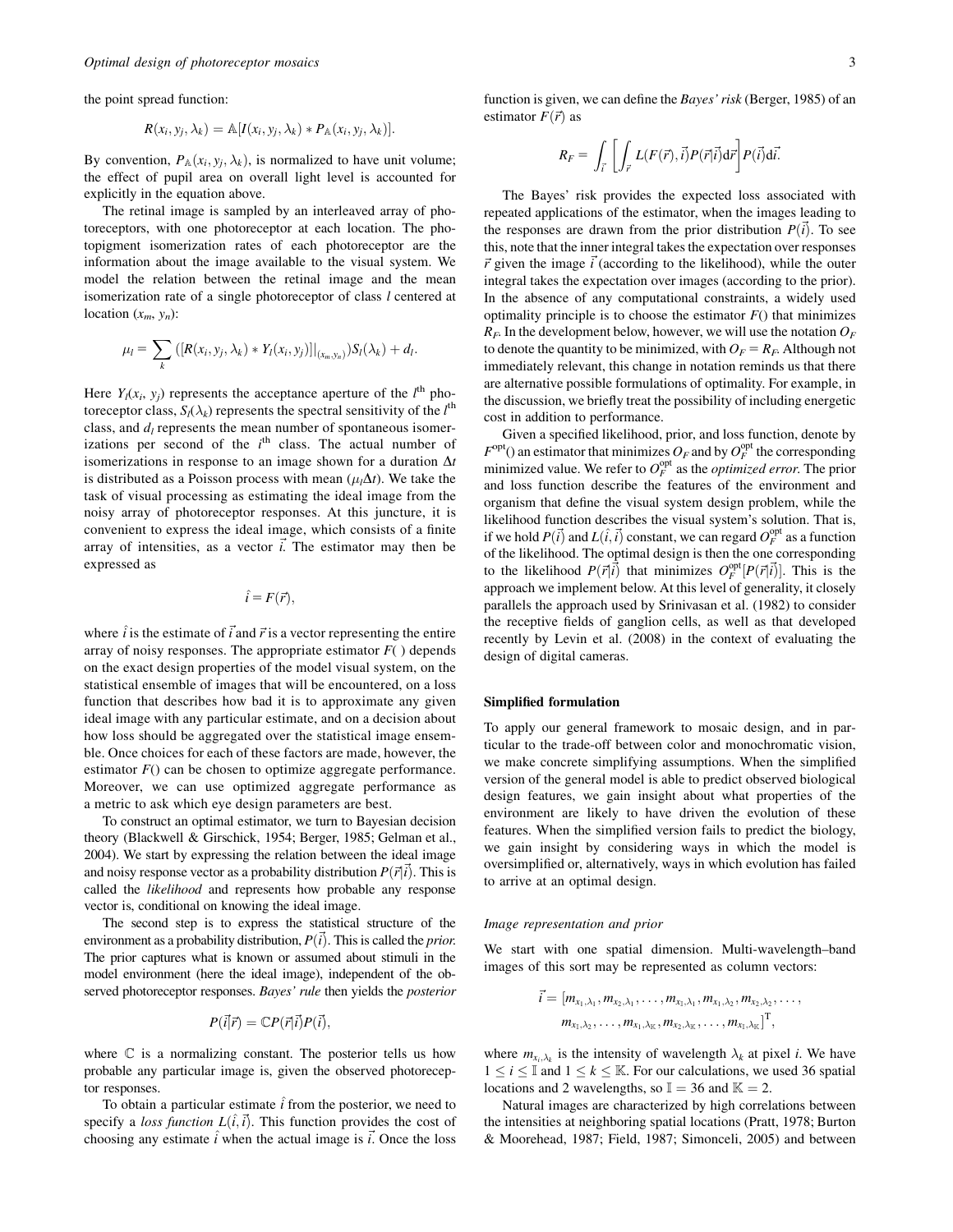intensities in the same location but at different wavelengths (Burton & Moorehead, 1987; Ruderman et al., 1998).<sup>2</sup> These statistical features of natural images may be captured using a multivariate Gaussian distribution over multi-wavelength–band image vectors  $\vec{i}$ :

$$
P(\vec{i}) = N(\vec{\mu}_{prior}, \mathbf{K}_{prior}),
$$

where  $\vec{\mu}_{prior}$  and  $\mathbf{K}_{prior}$  are the mean and covariance matrix of the distribution, respectively. We required that  $P(\vec{i})$  be separable between space and wavelength, so that the spatial statistics were the same in each waveband, up to multiplicative scaling. In addition, we viewed the distribution  $P(\vec{i})$  as induced when a spatially uniform illuminant reflected from a set of surfaces, which allowed us to parametrically vary the intensity of the illuminant. For illuminant intensity  $\omega$  and mean surface reflectances  $\bar{m}_{\lambda_1}$  and  $\bar{m}_{\lambda_2}$  at the two wavelengths,  $\vec{\mu}_{prior}$  was given by

$$
\vec{\mu}_{\text{prior}} = \omega \times [\bar{m}_{\lambda_1} \times O(1, \mathbb{I}), \bar{m}_{\lambda_2} \times O(1, \mathbb{I})]^{\text{T}},
$$

where  $O(a, b)$  is a matrix of 1s with a rows and b columns. The covariance matrix  $\mathbf{K}_{prior}$  was given by the Kronecker product  $\mathbf{K}_{S} \otimes \mathbf{K}_{C}$ , where  $\mathbf{K}_{S}$  was the covariance matrix in the spatial domain and  $\mathbf{K}_C$  was the covariance matrix in the wavelength domain.

We constructed  $\mathbf{K}_{S}$  to represent a first-order Markov process (Pratt, 1978), so that

$$
\mathbf{K}_S(u,v)=r_S^{(u-v)},
$$

where  $\mathbf{K}_{S}(u, v)$  represents the entry in the  $u^{\text{th}}$  row and  $v^{\text{th}}$  column of  $\mathbf{K}_S$  and  $r_S$  is the within-wavelength correlation between image intensities at neighboring locations. The use of a Markov model allowed us to adjust the correlational structure of the image ensemble with a single parameter and made more practical exploring how this structure affects optimal design.

We defined  $K_C$  as

$$
\mathbf{K}_C = \omega^2 \times \begin{bmatrix} \sigma_{\lambda_1}^2 & r_C \sigma_{\lambda_1} \sigma_{\lambda_2} \\ r_C \sigma_{\lambda_1} \sigma_{\lambda_2} & \sigma_{\lambda_2}^2 \end{bmatrix},
$$

where  $\sigma_{\lambda_1}$  is the standard deviation of reflectances at the first wavelength,  $\sigma_{\lambda_2}$  is the standard deviation of reflectances at the second wavelength, and  $r<sub>C</sub>$  is the correlation (taken over locations) of the reflectances at the two wavelengths. This formulation for  $\mathbf{K}_C$ could be easily generalized to  $\mathbb{K} = 2$  wavelengths by treating it as representing a first-order Markov process over wavelength and regarding  $r<sub>C</sub>$  as the correlation between neighboring wavelengths.

#### Image formation and likelihood

Given  $\mathbb I$  pixels and  $\mathbb K$  wavelengths, a *render matrix* **R** determines the responses of each of the  $\mathbb{L} \leq \mathbb{I}$  photoreceptors in the modeled retina. The render matrix has  $\mathbb L$  rows and  $(\mathbb I \times \mathbb K)$  columns, where the value of the element in the  $u<sup>th</sup>$  row and  $v<sup>th</sup>$  column is the

responsiveness of photoreceptor u to light at pixel  $((v - 1)\%)$  + 1 of wavelength  $\left[\frac{v}{\|}\right]$ . Here the symbol % represents the modulus operator.

To illustrate the idea, consider a retina with four evenly spaced photoreceptors that alternate between two classes, where each class is sensitive to only one wavelength. Suppose that there is no optical blurring and that each photoreceptor is sensitive to light from only one spatial location and one wavelength. Then, for an environment where there are eight spatial locations and two wavelengths, we would have

The first eight columns of this matrix represent the sensitivity of each photoreceptor to the first wavelength, while the second eight represent the sensitivity of each photoreceptor to the second wavelength. Rows 1 and 3 thus describe the first class of photoreceptor, and their spatial location is indicated by the column containing the 1. Rows 2 and 4 represent the second class of photoreceptor in a similar fashion. This render matrix is shown pictorially in Fig. 1A. Fig. 1B illustrates the addition of optical blurring to our fourphotoreceptor example. Blurring was computed by centering a Gaussian at each photoreceptor's position. Fig. 1C illustrates a render matrix for a retina containing photoreceptor sensitive to both wavelengths but to different degrees. The general formulation of the render matrix allows arbitrary spatial and wavelength sensitivity to be specified.

Given a render matrix  $\bf{R}$  and a draw from the stimulus distribution,  $\vec{i}$ , the photoreceptor responses to  $\vec{i}$  are given by the L-element column vector  $\vec{r}$ :

$$
\vec{r} = \mathbf{R}\vec{i} + \varepsilon,
$$

where  $\epsilon$  represents photoreceptor noise and was a draw from the Gaussian distribution  $N(\vec{\mu}_{noise}, \mathbf{K}_{noise})$ . For our simulations, we used an L-dimensional column vector as  $\vec{\mu}_{noise}$ , where the  $u^{\text{th}}$  entry is given by the mean dark noise  $d_l$  of the photoreceptor represented by the  $u<sup>th</sup>$  row of the render matrix. The noise covariance matrix  $\mathbf{K}_{\text{noise}}$  is an  $\mathbb{L} \times \mathbb{L}$  diagonal matrix where the diagonal is given by  $\omega \times \bar{m}_{\lambda_k} + d_l$ . With this choice of noise, the likelihood function was then given by the Gaussian

$$
P(\vec{r}|\vec{i}) = N(\mathbf{R}\vec{i} + \vec{\mu}_{\text{noise}}, \mathbf{K}_{\text{noise}}).
$$

We used a Gaussian approximation to the more realistic Poisson noise distribution so that we could leverage analytic results (see below) that apply for the Gaussian case.

## Optimal estimator

Given the prior and likelihood, the optimal estimator depends on the loss function. The appropriate loss function for biological vision is almost certainly a highly complicated function of the image and the estimate, as some estimation errors will have much more serious consequences for survival and reproduction than others. Nonetheless, for practical reasons, we simplify in the remainder of the paper by restricting attention to a simple squared mander of the paper by restricting attention to a simple squared<br>error loss function  $L(\hat{i}, \vec{i}) = ||\vec{i} - \hat{i}||^2$ . Although this loss function does not fully capture the biologically relevant aspects of estimation

 $2$ The literature generally shows not correlations across wavelength but rather correlations across responses of different classes of cones. The reported correlations across cone classes arise both because of correlations across wavelength and because of the broadband spectral sensitivity of the cones. We have verified, using the data of Ruderman et al. (1998), that the correlations across wavelength are in fact strong. For two narrowband images separated by 50 nm, the average correlation is about 0.9. The correlation remains above 0.8 for wavelength separations of 200 nm.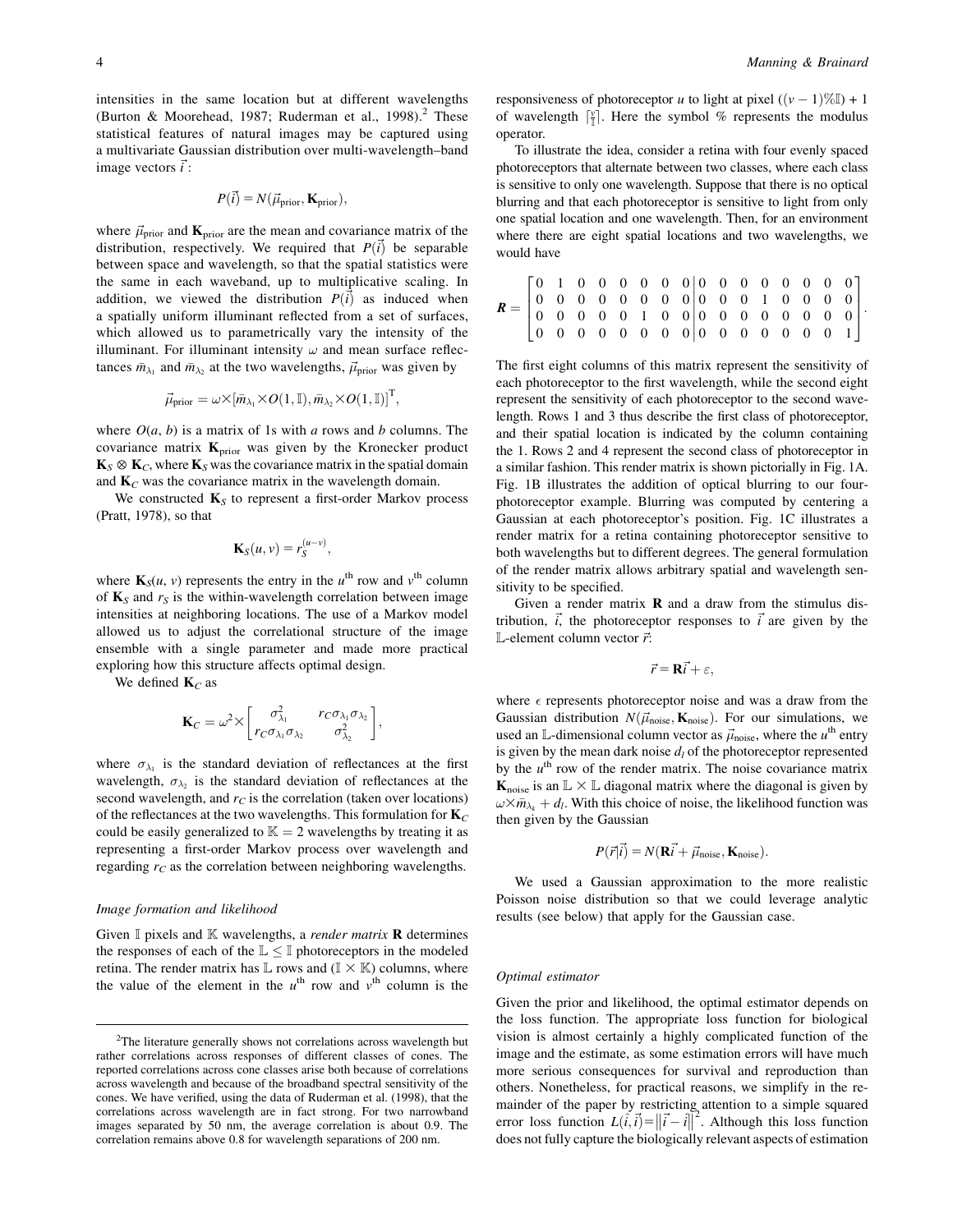

Fig. 1. Three simple render matrices with varying optical blur and spectral sensitivity. In these examples, we show four photoreceptors, eight pixels, and two wavelengths. Each row corresponds to one photoreceptor. Columns to the left of the red line correspond to the first wavelength, while columns to the right correspond to the second wavelength. Within a wavelength, columns correspond to spatial locations. Darker areas correspond to lower sensitivity, while lighter areas correspond to higher sensitivity. (A) This render matrix corresponds to the example given numerically in the text, with each photoreceptor sensitive to incident light at a single punctate location and at a single wavelength. (B) Effect of optical blur. The standard deviation of the Gaussian used to compute optical blur was set to two pixels, and each photoreceptor is sensitive to one of the two wavelengths. (C) Spatial blur is the same as in B, but photoreceptors are 75% sensitive to one wavelength and 25% sensitive to the other. Each matrix shown was normalized to have the same maximum intensity for display.

error, it has the feature that the estimator that minimizes the corresponding  $R_F$  is the mean of the posterior distribution.

Our prior and likelihood distributions are multivariate Gaussian with known mean and covariance. Therefore, the posterior is also multivariate Gaussian, and its mean and covariance may be computed in closed form (Gelman et al., 2004). The estimated image  $\hat{i}$  is given by:

$$
\hat{i} = \vec{\mu}_{\text{posterior}} = \mathbf{F}\vec{r} + \vec{i}_0
$$
, where

$$
\mathbf{F} = \mathbf{K}_{prior} \mathbf{R}^{T} (\mathbf{R} \mathbf{K}_{prior} \mathbf{R}^{T} + \mathbf{K}_{noise})^{-1}
$$
 and

$$
\vec{i_0} = \vec{\mu}_{prior} - \mathbf{F} \mathbf{R} \vec{\mu}_{prior} - \mathbf{F} \vec{\mu}_{noise}.
$$

Moreover, for our choice of squared error loss,  $O_F^{\text{opt}}[P(\vec{r}|\vec{i})]$  is given by the trace of the posterior covariance matrix:

$$
O_F^{\text{opt}}[P(\vec{r}|\vec{i})] = \text{trace}(\mathbf{K}_{\text{posterior}}), \text{ where}
$$

$$
\mathbf{K}_{\text{posterior}} = (\mathbf{K}_{\text{prior}}^{-1} + \mathbf{R}^{\text{T}} \mathbf{K}_{\text{noise}}^{-1} \mathbf{R})^{-1}.
$$

## Results

#### Color versus monochromatic vision at high illumination levels

We begin by comparing the performance of dichromatic and monochromatic vision at a high illumination level. Consider two fixed classes of photoreceptor, with class 1 expressing photopigment sensitive only to wavelength  $\lambda_1$  and class 2 expressing photopigment sensitive only to wavelength  $\lambda_2$ . We assume that the mean and variance of the image are the same for the two wavelengths and that the two classes of photoreceptors have the same dark noise. These choices make the model environment and visual system symmetric with respect to wavelength. To mimic the statistical structure of natural images, we choose high values for the spatial and wavelength correlations:  $r<sub>S</sub>$  was set to 0.9 and  $r<sub>C</sub>$  was set to 0.8. We fixed the optical blur (Gaussian with standard deviation of two pixels), photoreceptor aperture (three pixels), illumination level ( $\omega$  = 2000), and dark noise of each photoreceptor class  $(d_1 = d_2 = 1)$ . These choices lead to a good signal-to-noise ratio (SNR) in individual photoreceptors. To see this, note that receptor SNR is given by

$$
SNR = \frac{\omega \times \sigma_{\lambda_1}}{\sqrt{\omega \times \bar{m}_{\lambda_1} + d_1}}.
$$

Here,  $SNR = 44.7$  or 16.5 dB.

To compare dichromatic and monochromatic vision, we computed  $O_F^{\text{opt}}$  for all 4096 possible regularly spaced arrays of 12 photoreceptors on a 36-pixel line. Two of these arrangements, one with all class 1 receptors and the other with all class 2 receptors, represent monochromatic vision. The other 4094 arrangements represent dichromatic vision with varying choices of class 1 to class 2 receptor ratio and with various arrangements of the two classes. The question we asked was, which mosaic arrangement leads to the minimum value of  $O_F^{\text{opt}}$ ? The answer is that an alternating array of class 1 and class 2 receptors, corresponding to dichromatic vision, is best. Within our model environment then, we have identified a set of environmental conditions under which color vision is favored.

It is instructive to examine the results in more detail. We begin by considering the effect of the relative numbers of the two photoreceptor classes. Following Hofer et al. (2005), we define a receptor class asymmetry index that groups together mosaics from the full set of 4096 that share the same number of class 1 and class 2 receptors. The asymmetry index  $\alpha$  is defined as:

$$
\alpha = \left| \frac{\mathbb{L}_1 - \mathbb{L}_2}{\mathbb{L}} \right|
$$

;

where  $\mathbb{L}_1$  is the number of photoreceptors of type 1 and  $\mathbb{L}_2$  is the number of photoreceptors of type  $2<sup>3</sup>$ . The asymmetry index takes on

<sup>&</sup>lt;sup>3</sup>In using and interpreting this and our other index expressions, we only consider the case where  $\mathbb L$  is even, a condition that holds for all results reported in this article.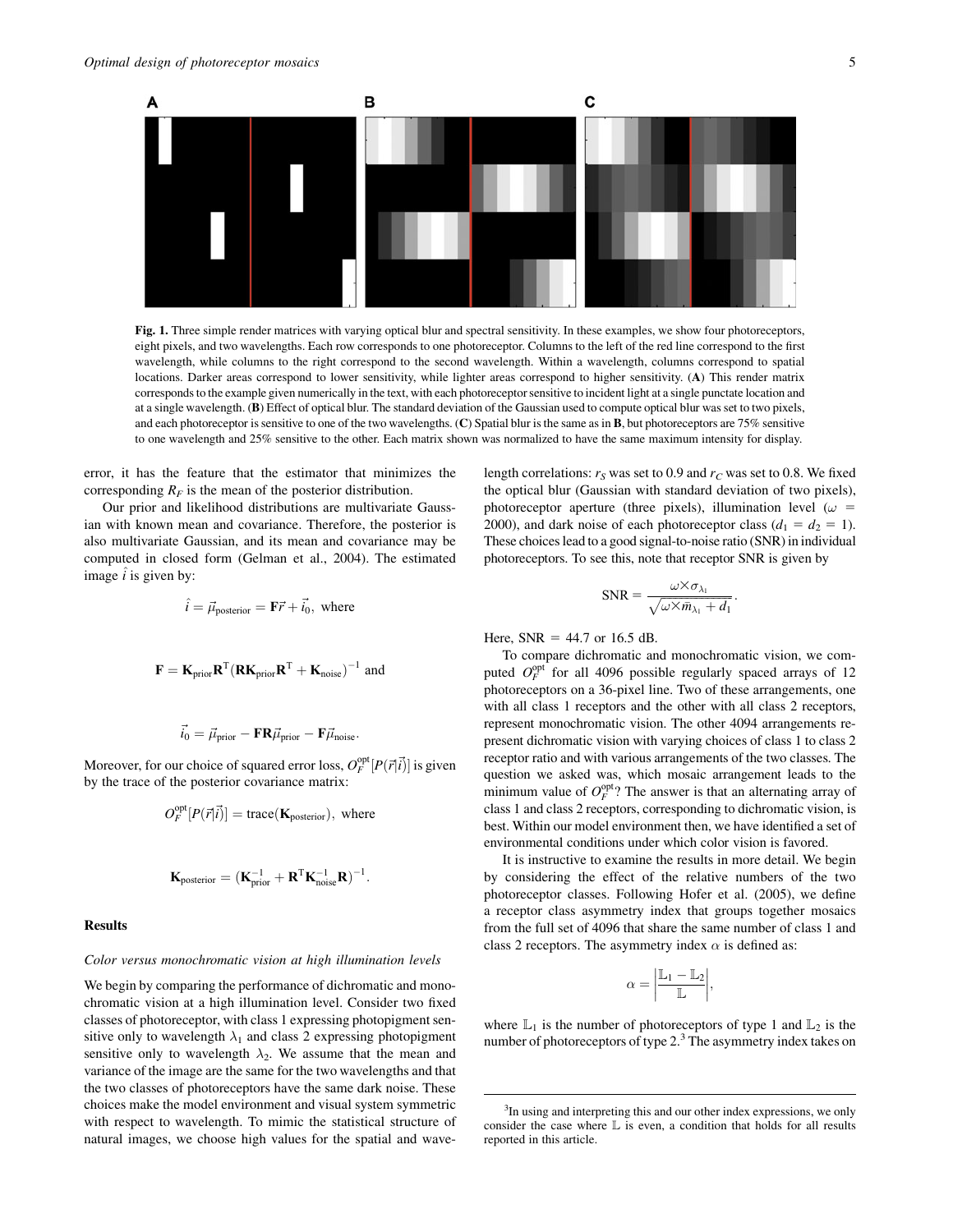a value of 0 for retinas with equal numbers of each photoreceptor class and a value of 1 for retinas that contain only one class. It is insensitive to interchange of class 1 and class 2 labels or shuffling of receptor locations.

For each value of asymmetry index  $\alpha$ , Fig. 2A plots the minimum value  $O_F^{\text{opt}}$ , with the minimum taken over all arrangements with that value of  $\alpha$ . The plot confirms our statement above that for these conditions, the best performance (minimum  $O_F^{\text{opt}}$ ) is obtained for  $\alpha = 0$  (dichromatic). In addition, it shows that the worst performance is obtained for monochromatic retinas ( $\alpha = 1$ ). As the mosaic moves from equal numbers of the two classes to all of one, performance degrades in a smooth and regular fashion.

One might reasonably argue that the comparison above is too restrictive, as we considered only receptors with spectral sensitivity confined to one wavelength. More generally, we could consider monochromatic retinas with other spectral sensitivities. Given that our model environment has just two wavelengths, we can express spectral sensitivity through a parameter  $\gamma$  that describes the relative amounts of each of the two photopigments contained in a given photoreceptor. The calculations above effectively considered only  $\gamma = 0$  or  $\gamma = 1$ , corresponding to photoreceptors containing only class 1 or class 2 photopigment. Fig. 2B shows the effect of allowing other values of  $\gamma$  on the performance of a monochromatic retina. The optimal value of  $\gamma$  is 0.5, an equal mix of the two underlying photopigments. Note, however, that the value of  $O_F^{\text{opt}}$  for this optimal mix (~4.5  $\times$  10<sup>7</sup>) is still considerably higher than the level of performance obtained with the best dichromatic retina (~3.5  $\times$  10<sup>7</sup>). Thus, even when spectral sensitivity is optimized for monochromatic vision, a dichromatic retina is better than a monochromatic retina, at least for the high illumination intensity we simulated.

Finally, note that for a given value of the asymmetry index, there may be multiple mosaics that only differ in how the two cone classes are arranged. So, for example, given that an equal number of the two receptor classes leads to best performance, we can turn to ask how these should be arranged. We defined an alternation index,  $\rho$ , that captures the extent to which the two receptors are interleaved in the overall mosaic. The computation of the alternation index begins with the computation of a raw alternation index:

$$
\rho_{\text{raw}} = \sum_{n=1}^{\mathbb{L}-1} D(n, n+1),
$$

where  $D(u, v) = 1$  if the photoreceptors at positions u and v are of different types and 0 otherwise. The value of  $\rho_{\text{raw}}$  is a count of the number of alternations of receptor type as one moves along the onedimensional mosaic. Because the number of possible alternations depends on the relative number of the two receptor classes, we convert the raw alternation index to the alternation index  $\rho$  by taking the percentile ranking of  $\rho_{\text{raw}}$  within the set of all possible arrangements that share the same asymmetry index  $\alpha$  and dividing by 100. This leads to an alternation index that is always in the range 0–1, that takes on a value of 0 when the two receptor classes are maximally grouped together in the mosaic and a value of 1 when the two classes alternate as much as possible.

Fig. 2C shows optimized error plotted against alternation index  $\rho$ . The plot makes it clear that arrangements that interleave the two photoreceptor classes as much as possible are preferred over less alternating arrangements. This is true for the optimal value of the asymmetry index ( $\alpha = 0$ ) as well as for other values.

#### Color versus monochromatic vision across illumination levels

The section above demonstrates conditions where the performance of a dichromatic retina dominates that of a monochromatic retina.



Fig. 2. Optimized error  $(O_F^{\text{opt}})$  for equal signal-to-noise case. This figure presents results where the mean and variance of the signals in the two wavelength bands are the same and where the two classes of photopigment have the same dark noise. (A)  $O_F^{\text{opt}}$  is plotted as a function of the asymmetry index,  $\alpha$ . For each value of  $\alpha$ , performance is plotted for the particular arrangement with that  $\alpha$  that minimized  $O_F^{\text{opt}}$ . The two photoreceptor classes had  $\gamma = 0$  and  $\gamma = 1$ , respectively, meaning that each contained a completely separate class of photopigment. Best performance is obtained for  $\alpha = 0$ , which corresponds to equal numbers of the two photoreceptor classes. (B)  $\overline{O_F^{\text{opt}}}$  is plotted as a function of the photopigment mixing parameter,  $\gamma$ , for a retina with only one class of photoreceptor. Best performance is obtained for  $\gamma = 0.5$ , corresponding to an equal mix of the two photopigment types. (C) Effect of regularity on performance. Each line in the plot shows  $O_F^{\text{opt}}$  as a function of the regularity index,  $\rho$ . Each line in the plot corresponds to a different choice of  $\alpha$ : 0 (dark blue),  $\frac{1}{2}$  (light blue),  $\frac{1}{2}$  (light org  $\frac{1}{6}$  (blue),  $\frac{1}{3}$  (light blue),  $\frac{1}{2}$  (light green),  $\frac{2}{3}$  (yellow),  $\frac{5}{6}$  (orange), and 1 (red dot). For each value of  $\alpha$  and  $\rho$ , performance is plotted for the particular arrangement that minimized  $O_F^{\text{opt}}$ . In this panel,  $O_F^{\text{opt}}$  is plotted in standardized (z-score) units computed separately for each value of  $\alpha$ . This allows us to compare the effect of  $\rho$  for each  $\alpha$  without undue expansion of the scale of the y-axis. For each  $\alpha$ , the best performance is obtained for a maximally regular arrangement ( $\rho = 1$ ). As in panel A, these calculations were performed for two photoreceptor classes with  $\gamma = 0$  and  $\gamma = 1$ , respectively. For all panels, illumination intensity ( $\omega$ ) was set to 2000. We set the dark noise for both photopigments to one spontaneous isomerization per unit time. We used a duration of 1 time unit for this and all other calculations in the article. The mean and variance in number of reflected quanta for both color bands were set to 1. Color correlation  $(r_C)$  was set to 0.8, and spatial correlation  $(r<sub>S</sub>)$  was set to 0.9. The standard deviation of the Gaussian blur was set to two pixels, and the photoreceptor aperture was three pixels. All simulations were performed using 12 photoreceptors and 36 image pixels.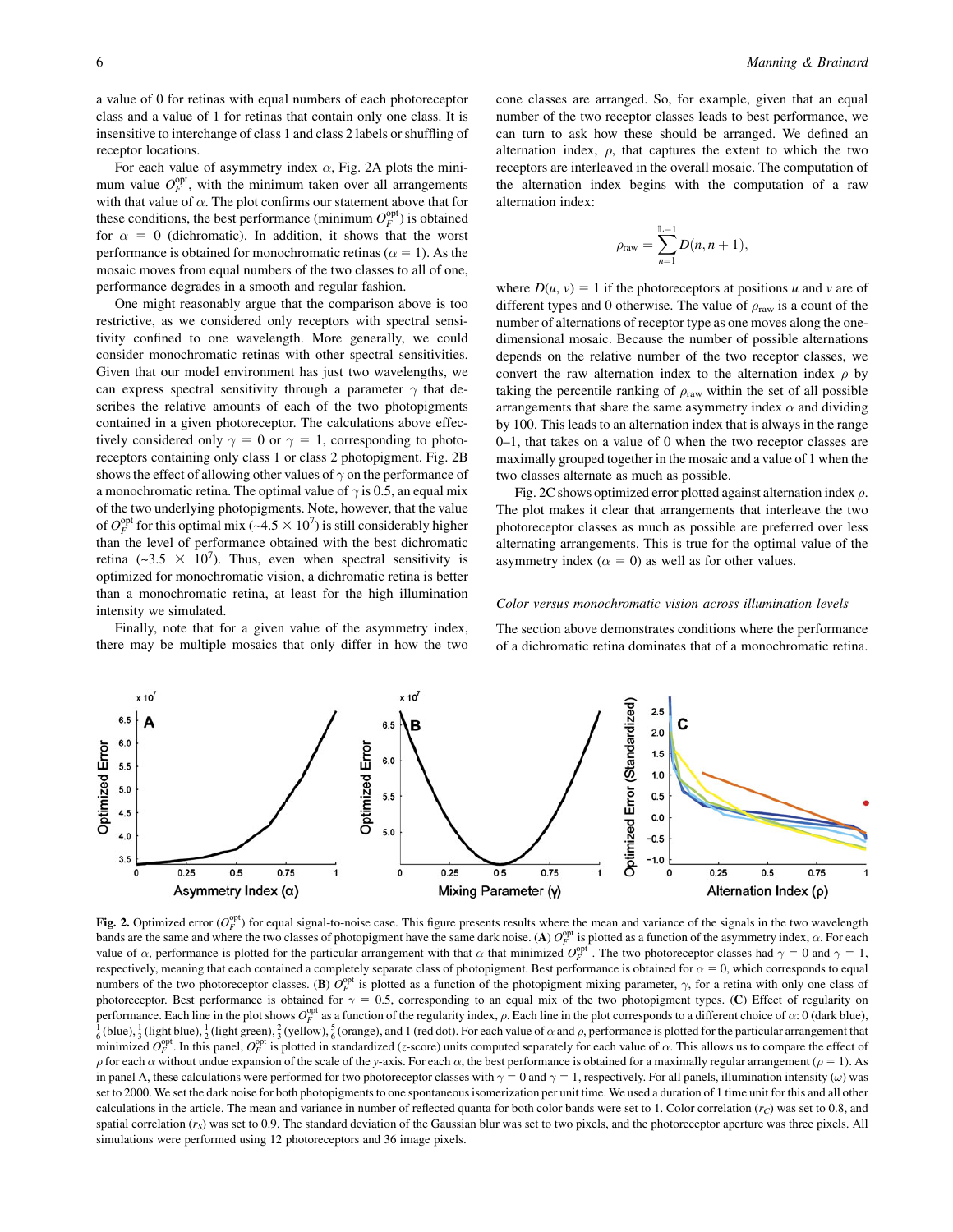The standard intuition, as discussed in the introduction, is that this situation should reverse when light level drops. To investigate, we repeated the calculations for a range of illuminant intensities  $\omega$ . Note, by the way, that we are not attempting to study which factors might mediate the known shift between cone- and rod-mediated vision. To do so would require adding a model of the differences between cones and rods to our formulation and then comparing performance of each system across a range of light levels. Rather, our present goal is to compare performance of monochromatic and dichromatic mosaics within a single type of receptor. Given our focus on what happens at low light levels, this type should be conceived of as the rods.

Fig. 3 plots the difference in optimized error  $O_F^{\text{opt}}$  between the best monochromatic retina and best dichromatic retina as a function of light level. For the monochromatic retina, we found the best value of spectral sensitivity  $\gamma$  for each choice of illuminant intensity  $\omega$  and used this value in the comparisons. In the event, the best value was always  $\gamma = 0.5$ . For the dichromatic retina, we restricted attention to the case where each of the two photoreceptor classes was sensitive only to a single wavelength and used an alternating arrangement with equal numbers of photoreceptors of each class. Given the restriction to two classes, the alternating/equal number of arrangement was in fact the best for every illumination intensity. The figure shows that at every light level, the dichromatic retina outperforms the monochromatic retina.

Our calculations do not confirm the standard intuition about why rod-mediated vision is almost always monochromatic. Nonetheless, it is worth noting that our calculations are consistent with some aspects of previous thinking. The core of the standard intuition is that the advantage for color vision decreases as SNR drops, and our calculations reveal this effect: the difference in  $O_F^{\text{opt}}$ between monochromatic and dichromatic vision tends to zero with decreasing SNR. Indeed, this is not surprising in the limit, since when signal-to-noise reaches zero, useful vision disappears and the organism's estimates of the image are optimizing by guessing based on the mean of the image prior, independent of the receptor responses. What our results now add is the fact that a decreasing advantage of color vision does not necessarily translate into an advantage for monochromatic vision. To understand the selective advantage for monochromatic vision at night, some additional consideration must be added to the model system. We explore two possibilities below. One is the statistical characterization of the image ensemble, and the other is asymmetric signal-to-noise across the two receptor classes.

## Effect of image statistics

All simulations discussed above used  $r_S = 0.9$ ,  $r_C = 0.8$ . Although this choice reflects a reasonable characterization of natural images, it is of interest to explore the effect of varying these parameters. Fig. 4 shows the comparison of dichromatic and monochromatic retinal designs for four choices of  $r<sub>S</sub>$  and  $r<sub>C</sub>$ , with other parameters the same as used to produce Fig. 3.

The figure shows that dichromatic vision dominates at low light levels, regardless of spatial and color correlations. Dichromatic vision also dominates at high light levels, when  $r_S > r_C$ (panel B). However, when  $r_S \le r_C$  (panels A, C, and D), the high– light level pattern reverses and monochromatic vision becomes better at high light levels.

We draw two conclusions from this analysis. First, the trade-off between dichromatic and monochromatic color vision is quite sensitive to the statistical structure of the environment. This



Fig. 3. Comparison of dichromatic and monochromatic vision for equal photoreceptor signal-to-noise and high color and spatial correlations. This figure compares the optimized error for the best dichromatic and monochromatic arrangements. The dichromatic arrangement was constrained to have  $\gamma = 0$  and  $\gamma = 1$  for the two photoreceptor classes and had  $\alpha = 0$  and  $\rho = 1$ . The monochromatic arrangement had  $\gamma = 0.5$ . The plot shows the difference between monochromatic and dichromatic  $O_F^{\text{opt}}$  as a function of illumination intensity. Positive values correspond to the case where the dichromatic arrangement has a smaller  $O_F^{\text{opt}}$ . For this case, dichromatic vision is better than monochromatic vision at all light levels. Signal and photoreceptor parameters were the same as in Fig. 2.

insight is consistent with consideration of limiting cases. If the color correlation  $r<sub>C</sub> = 1$ , then there is no chromatic variation in the environment and no added benefit of a second receptor class. On the other hand, if  $r<sub>S</sub> = 1$ , there is no spatial variation in the environment and having multiple receptor classes has clear benefits. Our calculations show that a fairly rich set of trade-offs is available across cases intermediate to these two environmental extrema.

The second conclusion we draw is that none of the  $r<sub>S</sub>$ ,  $r<sub>C</sub>$  pairs we considered lead to a trade-off pattern consistent with the biological observations, making it likely that additional factors played an important role in the evolution of vertebrate mosaic design.

#### Asymmetric photopigment dark noise

All of our calculations up to this point have assumed that the two photopigment classes are equally reliable and that signals in the two color bands are equally informative. As noted in the introduction, however, for biological photoreceptors, the spontaneous isomerization rate might be expected to vary systematically with the wavelength of peak sensitivity (Platt, 1956; Barlow, 1957). For this reason, we explored the effect of specifying different levels of dark noise for the two photopigments.

Fig. 5 shows, for a single intermediate illumination intensity, the effects of making one photopigment 100 times noisier than the other, by setting the dark noise ratio  $d_1:d_2 = 100$ . This manipulation introduces an asymmetry into the results. Unlike the symmetric case, the best dichromatic photoreceptor arrangements now contain more of the lower–dark noise photoreceptors (Fig. 5A). Similarly, the best monochromatic arrangements contain more of the lower– dark noise photopigment (Fig. 5B). As for the symmetric case, however, Fig. 5C shows that maximizing the alternation index ( $\rho = 1$ ) optimizes performance.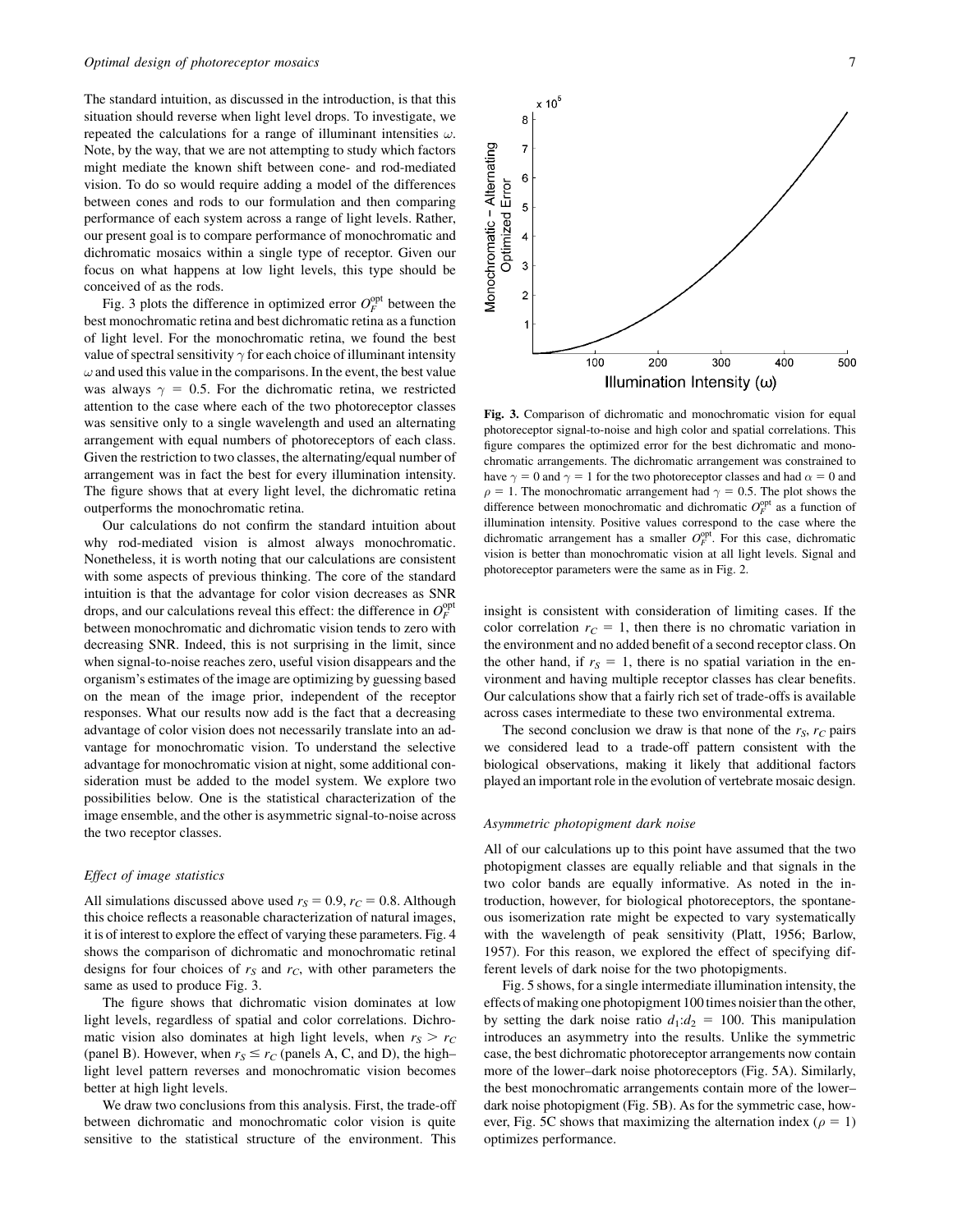

Fig. 4. Comparison of color and monochromatic retinas for varying color and spatial correlations. All panels compare  $O_F^{\text{opt}}$  for the alternating dichromatic and best monochromatic arrangements. The dichromatic arrangement was constrained to have  $\gamma = 0$  and  $\gamma = 1$  for the two photoreceptor classes, with  $\alpha = 0$  and  $\rho = 1$ . For monochromatic arrangements, the optimal value of  $\gamma$  was allowed to vary with illumination intensity. The plot shows the difference between monochromatic and dichromatic  $O_F^{\text{opt}}$  as a function of illumination intensity. Positive values correspond to the case where the dichromatic retina is better. Spatial correlation  $(r<sub>S</sub>)$  was set to either 0.15 (left panels) or 0.85 (right panels). Color correlation  $(r_C)$  was set to either 0.15 (top panels) or 0.85 (bottom panels). A red dashed horizontal line representing equal error for the monochromatic and dichromatic arrangements is drawn in panels containing a crossover from monochromatic to dichromatic vision being optimal. All signal and photoreceptor parameters were the same as in Fig. 2. Note that the scale of the x-axis is chosen differently in each panel, so as to better illustrate the transitions between dichromatic and monochromatic advantage.

The most striking new result to emerge from the asymmetric dark noise calculations is shown in Fig. 6. Recall that dichromatic arrangements always outperformed monochromatic arrangements for the symmetric case, regardless of SNR (Fig. 3). With the inclusion of asymmetric dark noise, dichromatic arrangements still outperform monochromatic arrangements at high illumination intensities. As illumination intensity decreases and SNR drops, however, monochromatic arrangements lead to lower optimized error. This effect can be explained by the following intuition. At high light levels, photon noise dominates dark noise and the asymmetry between photopigment dark noise has a negligible effect. In this case, the extra information about the image transduced by a dichromatic retina is the dominant factor. At low light levels, dark noise becomes the dominant noise source, and the noise advantage of the less noisy photopigment drives the optimal design.

The crossover illumination intensity, below which monochromatic vision dominates and above which dichromatic vision dominates, depends on the relative reliability of the two photopigments. As one photoreceptor class becomes more unreliable relative to the other, the illumination intensity at which color vision becomes beneficial increases (not shown).

In Fig. 7, we systematically explore how the optimal dichromatic and monochromatic photoreceptor arrangements change with illumination intensity. In each panel, the three colored lines correspond to three  $d_1:d_2$  ratios. For reference, the case where  $d_1 = d_2$  is shown in dark blue. For this case, independent of illumination intensity, the best dichromatic arrangements have equal numbers of the two photoreceptor classes, arranged in an alternating pattern ( $\alpha = 0$ ,  $\rho = 1$ ), while the best monochromatic arrangements have equal amounts of the two photopigments ( $\gamma = 0.5$ ). As  $d_1:d_2$  is increased, optimal arrangements exhibit asymmetries in the relative numbers of photoreceptors (or amounts of photopigment) at lower illumination intensities. The figure shows that the rate at which the arrangements return to having equal number of photoreceptors of each class (or equal amounts of the two photopigments) as a function of illumination intensity depends on the  $d_1:d_2$  ratio. The shifts in optimal spectral sensitivity with light level for monochromatic mosaics (panel B) are an analog, within our model system, of the Purkinje shift as analyzed by Barlow (1957). For all conditions studied, it is always best to interleave photoreceptors as much as possible (panel C,  $\rho = 1$ ).

Introducing an asymmetry in the level of dark noise for different photopigments is not the only way to produce an asymmetry in the SNR of the output of different photoreceptor classes. Such asymmetries can also be produced if the mean light level is different across wavelengths; if there is a difference in the degree of retinal absorption across wavelengths (as might be produced by protective ultraviolet-absorbing macular pigment); if there is a difference in the quantal efficiency of different photopigments; or if the variance in the signals at different wavelengths differs. We would expect that effects similar to those shown above for the asymmetric dark noise case would also be produced by signal asymmetries.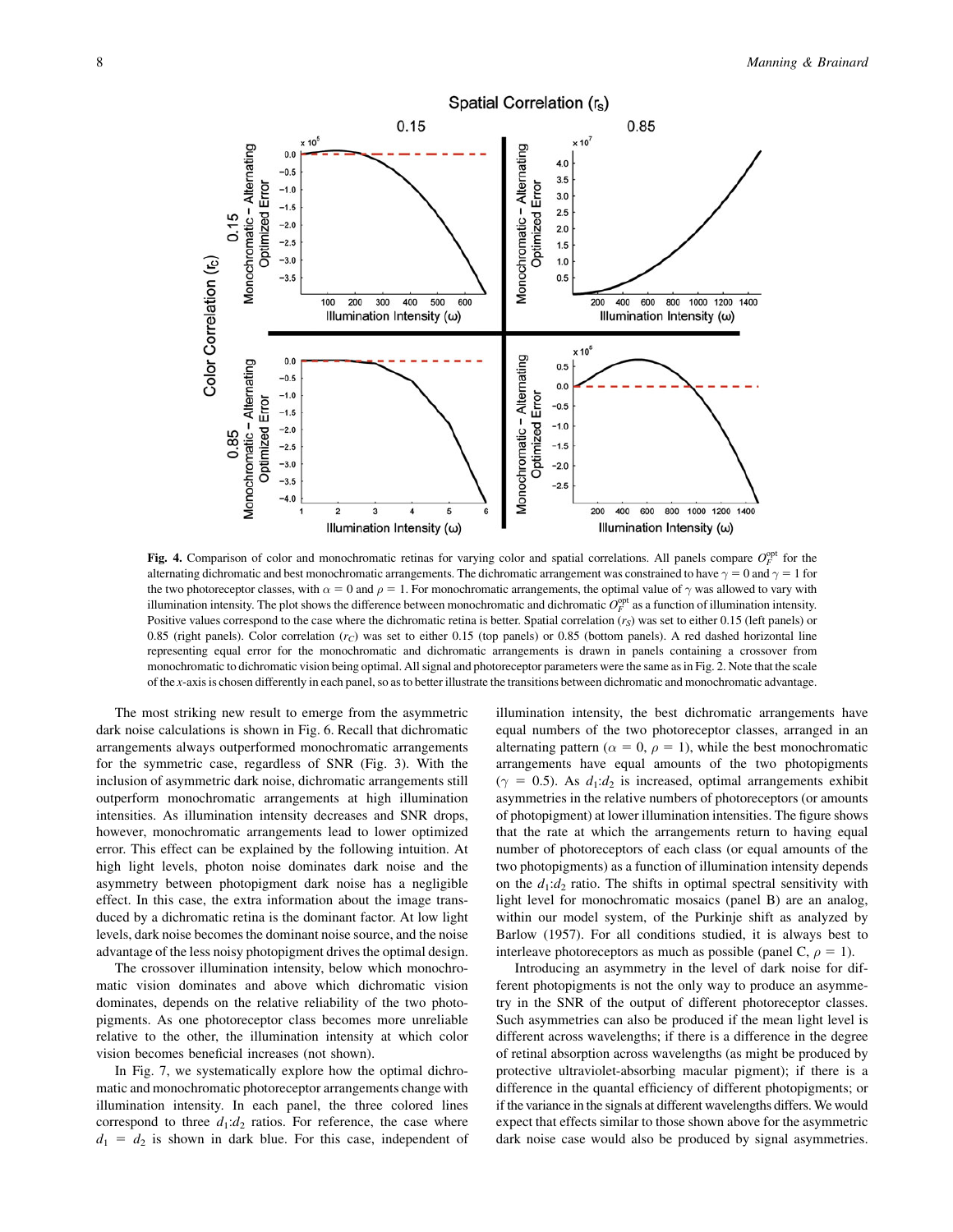

Fig. 5. Optimized error  $(O_F^{\text{opt}})$  for unequal dark noise case. This figure presents results where the mean and variance of the signals in the two wavelength bands are the same but where the dark noise of class 1 photopigment is 100 times greater than that of class 2 photopigment. (A)  $O_F^{\text{opt}}$  is plotted as a function of the asymmetry index,  $\alpha$ . The two photoreceptors had  $\gamma = 0$  and  $\gamma = 1$ , respectively. Best performance is obtained for  $\alpha = \frac{1}{6}$ , which corresponds to an arrangement containing five class 1 photoreceptors for every seven class 2 photoreceptors. (B)  $O_F^{\text{opt}}$  is plotted as a function of the photopigment mixing parameter,  $\gamma$ , for a retina with only one class of photoreceptor. Best performance is obtained for  $\gamma = 0.32$ , which corresponds to a mix of 32% class 1 photopigment and 68% class 2 photopigment. (C) Effect of regularity on performance. Each line in the plot corresponds to a different choice of  $\alpha$ : 0 (dark blue),  $\frac{1}{6}$  (blue),  $\frac{1}{3}$  (light blue),  $\frac{1}{2}$  (ight blue),  $\frac{1}{2}$  (ig  $\frac{1}{2}$ (light green),  $\frac{2}{3}$ (yellow),  $\frac{5}{6}$ (orange), and 1 (red dot). For each value of  $\alpha$  and  $\rho$ , performance is plotted in standardized (z-score) units computed separately for each value of  $\alpha$ . For all values of  $\alpha$ , best performance is obtained for a maximally regular arrangement ( $\rho = 1$ ). As in panel A, these calculations were performed for two photoreceptor classes with  $\gamma = 0$  and  $\gamma = 1$ , respectively. For all panels, illumination intensity ( $\omega$ ) was set to 75. The mean and variance in number of reflected quanta for both color bands were set to 1. Color correlation  $(r_C)$  was set to 0.8, and spatial correlation  $(r_S)$  was set to 0.9. The standard deviation of the Gaussian blur was set to two pixels, and the photoreceptor aperture was three pixels. All simulations were performed using 12 photoreceptors and 36 image pixels.

Indeed, we explored this explicitly for the case of unequal signal variance and found a pattern of results similar to that shown in Figs. 5 and 6. In the interest of brevity, we do not present those results here.

#### Optimizing dichromatic spectral sensitivity

In the calculations above for dichromatic mosaics, we considered only photoreceptor classes with  $\gamma = 0$  and  $\gamma = 1$ , respectively. Across species, there is variation in the degree of overlap between photoreceptor spectral sensitivities between photoreceptors of different classes. For example, in goldfish the peak sensitivities of the M and L cones are noticeably more separated, at 530 and 620 nm, respectively, than in primates, where the peak sensitivities are approximately 530 and 560 nm, respectively (Bowmaker, 1991). We wondered what the optimal choices of spectral sensitivity were in our model system.

To study this while avoiding parameter explosion, we considered how  $O_F^{\text{opt}}$  varied with a parameter  $\eta$ , where the photoreceptor sensitivities of the two classes depend on  $\eta$  through  $\gamma_1 = \eta$  and  $\gamma_2 =$  $1 - \eta$ . We studied mosaics with equal numbers of receptors from each class in an alternating arrangement. Note that when  $\eta = 0.5$ , the dichromatic arrangement is equivalent to the monochromatic arrangement with  $\gamma = 0.5$ , while  $\eta = 0$  and  $\eta = 1$  reduce to the dichromatic arrangements studied above.

Fig. 8 plots  $O_F^{\text{opt}}$  as a function of  $\eta$ , for the alternating dichromatic arrangement, at a single illumination intensity. The computed function has two minima, at the symmetric locations  $\eta = 0.27$  and  $\eta = 0.73$ .<sup>4</sup> Adding some degree of spectral overlap between the two photoreceptor classes improves performance, but too much overlap has a significant deleterious effect. Indeed, in the limit of  $\eta = 0.5$ , this is simply a reexpression of the fact that monochromatic retina does worse than a dichromatic retina.

Fig. 8 shows results for the case of symmetric receptor dark noise. In the asymmetric case, the same value of  $\eta$  characterizes optimal design for high light levels (since at high light levels, dark noise is dominated by photon noise). Because our results in Fig. 6 were obtained for  $\eta = 0$  (or equivalently  $\eta = 1$ ), it is possible that the advantage for monochromatic vision at low light levels shown in the figure would reverse if the calculations were performed with optimized dichromatic spectral sensitivity. We ruled out this possibility by verifying that monochromatic vision continues to dominate at low light levels in the asymmetric dark noise case, even for  $\eta = 0.27$  (or equivalently  $\eta = 0.73$ ).

More generally, one could consider whether any dichromatic retina outperforms a monochromatic retina at low light levels, for the asymmetric dark noise case. Exploring all possible choices of spectral sensitivity for the two receptor classes for all possible arrangements is computationally prohibitive. But since a monochromatic retina represents a limiting case of a dichromatic retina where the spectral sensitivities of the two classes become progressively more similar, and where the asymmetry index approaches unity, we can ask whether making a monochromatic retina a just little bit dichromatic improves performance or worsens it. To do so, we compared the performance of a monochromatic retina with all receptors containing the low–dark noise photopigment to that of a retina where a small amount (10%) of the high–dark noise photopigment had been added to a single photoreceptor in the array. We found that for the asymmetric dark noise case, the purely monochromatic retina led to superior performance at low illumination levels. This in turn suggests that, indeed, the purely monochromatic retina represents a global optimum in design.

## **Discussion**

Animals have evolved sense organs that are near-optimal for detecting and measuring changes in the environment. For example,

<sup>&</sup>lt;sup>4</sup>The symmetry arises because for the case studied, there is no effect of reversing the labels given to the two photoreceptor classes. For this reason, only half of the computed function is shown in the plot.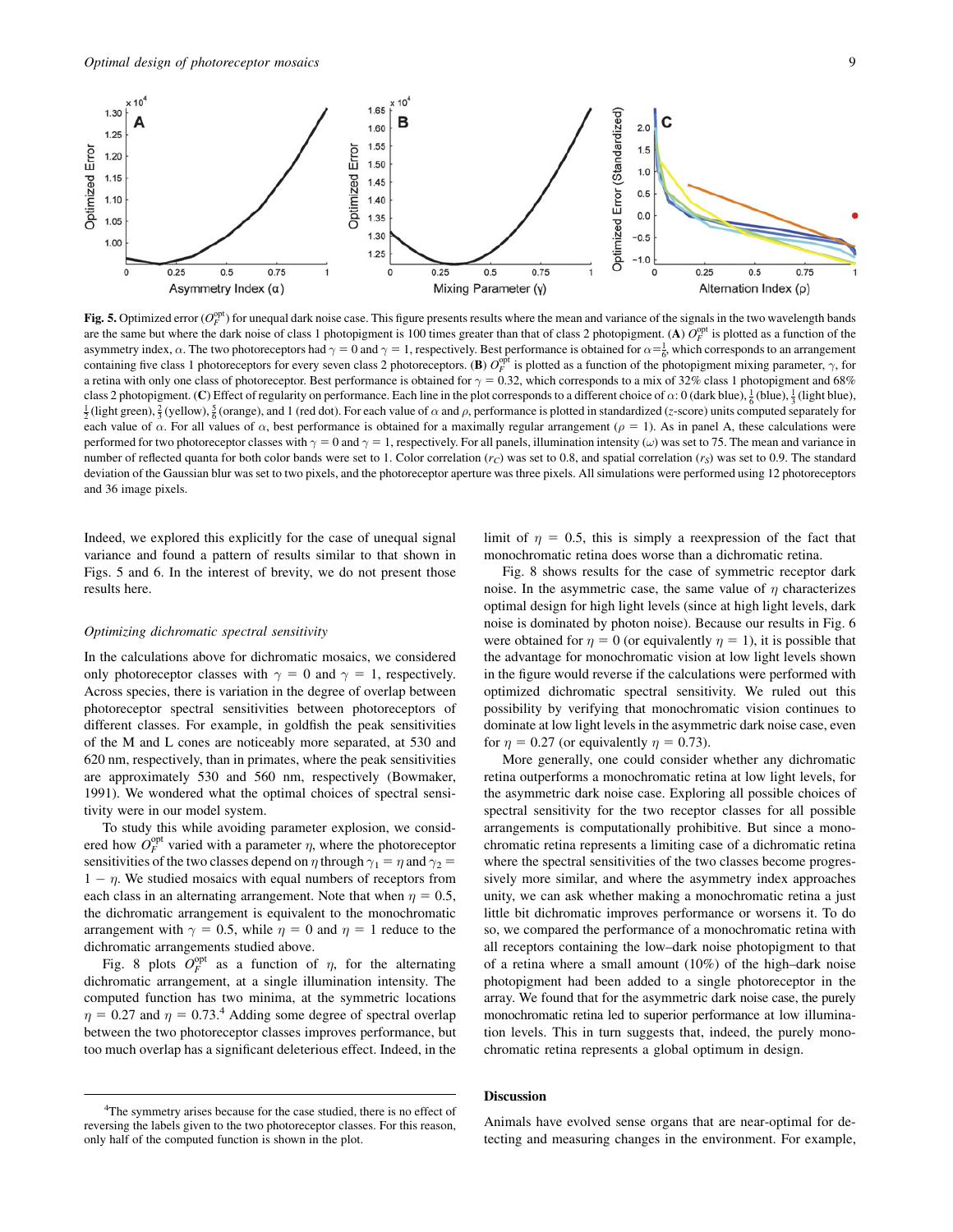Monochromatic - Alternating<br>Optimized Error

2000

1500

1000

500

0

5



10

Illumination Intensity (ω)

15

20

rod photoreceptors can reliably transduce the energy of a single quantum of light (Baylor et al., 1979); hair cells in the ear are sensitive to deflections as small as the radius of a single hydrogen atom (Sellick et al., 1982); and olfactory sensory neurons can respond to the arrival of a single molecule of odorant (Schneider, 1969).

More generally, many properties of sensory systems have been successfully understood as near-optimal solutions to information uptake and processing problems. For example, the design of a fly's compound eye has been shown to represent an optimal trade-off between spatial resolution and sensitivity to contrast (Snyder et al., 1977); the spectral properties of primate cone photoreceptors optimize discrimination of fruit from foliage (Regan et al., 2001); properties of retinal ganglion cells optimize information trans-



 $0.3$ 

Spectral Sensitivity (η)

 $0.4$ 

 $0.5$ 

**Fig. 8.** Effect of spectral sensitivity. This figure plots  $O_F^{\text{opt}}$  as a function of the spectral sensitivity parameter  $\eta$ , for the alternating arrangement ( $\alpha = 0, \rho = 1$ ), at a single illumination intensity ( $\omega = 1000$ ). The optimal values of  $\eta$  are 0.27 and 0.73, corresponding to mixes of 27% of one photopigment and 73% of the other. Aside from illumination intensity and photopigment mixing parameters, the signal and photoreceptor parameters were the same as in Fig. 2. Since this figure is symmetric about  $\eta = 0.5$ , we restrict the domain displayed to  $0 \le \eta \le 0.5$ .

 $0.2$ 

 $0.1$ 

mission down the optic nerve (Buchsbaum & Gottschalk, 1983; Atick, 1992; Atick et al., 1992; van Hateren, 1992, 1993; von der Twer & MacLeod, 2001; Koch et al., 2004); and adaptation maximizes the use of limited neural dynamic range across changes in environmental conditions (Laughlin & Hardie, 1978; Walraven et al., 1990).

Optimality calculations provide a principled null model against which to benchmark the performance of sensory and other information processing systems (Geisler, 1987; Watson, 1987; Brainard, 1993). In addition, showing how a feature of a biological system is closely matched to predictions derived from considerations of optimality provides a satisfying, if speculative, answer to the question of why that particular feature evolved.

In this article, we develop a theoretical methodology to evaluate the quality of different choices of retinal photoreceptor mosaic. Our method is based on Bayesian decision theory (Blackwell &



Optimized Error

 $0.80$ 

0

Fig. 7. Best (A) asymmetry index, (B) mixing parameter, and (C) alternation index, as a function of illumination intensity  $(\omega)$ . For all panels, class 1 photopigment is as reliable as class 2 photopigment (blue), 400× more reliable than class 2 photopigment (cyan), or 10003 more reliable than class 2 photopigment (red). Class 1 photopigment had a dark noise of one spontaneous isomerization per unit time. Signal and photoreceptor parameters were the same as in Fig. 2. Note that in panel C, all three curves lie on top of each other.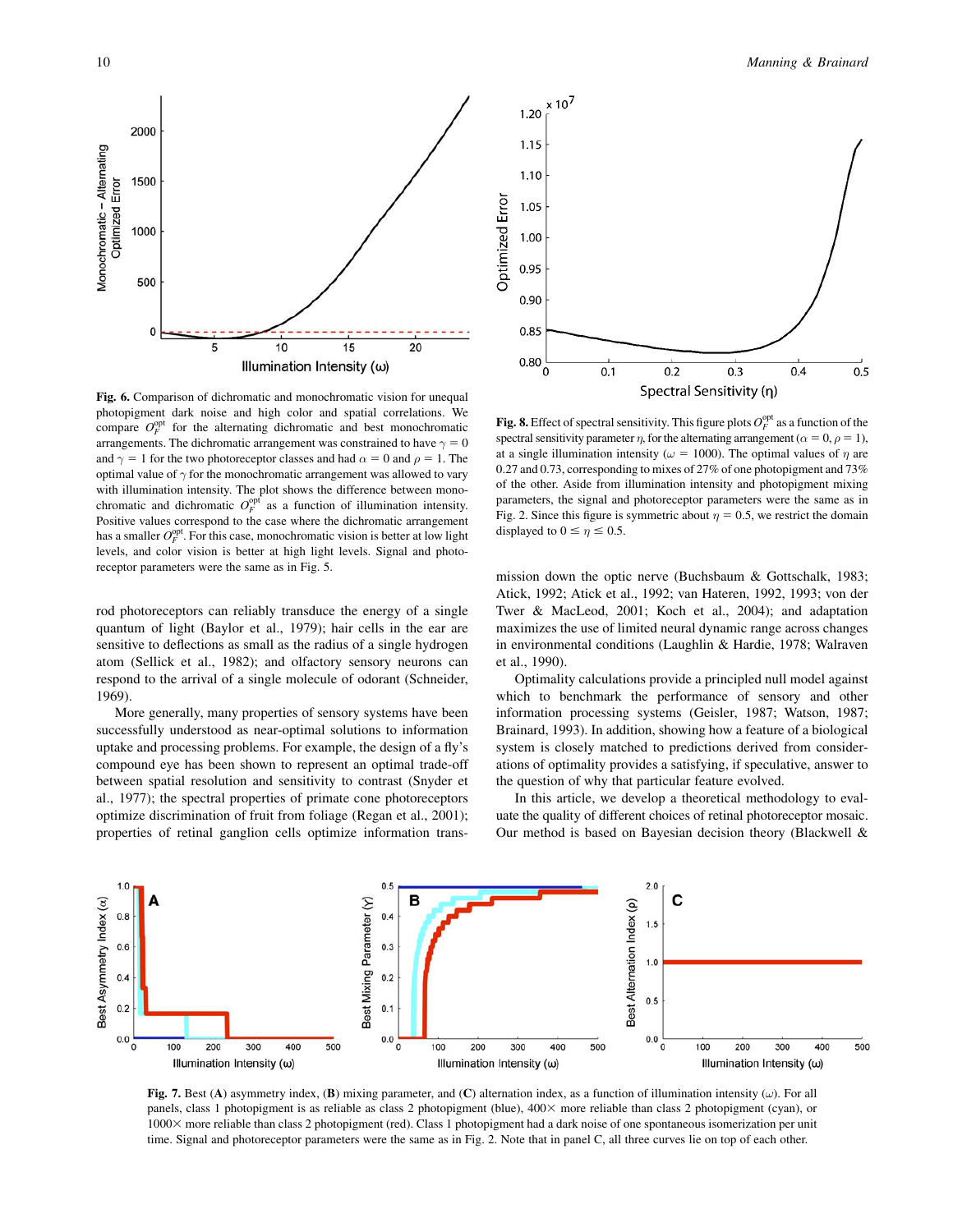Girschick, 1954; Berger, 1985; Gelman et al., 2004). Similar underlying logic was employed by Srinivasan et al. (1982) in the context of understanding the receptive fields of retinal ganglion cells, and our general formulation closely parallels that developed independently by Levin et al. (2008) to evaluate the design of digital cameras.

We applied our method in the context of a simplified model system to investigate three fundamental questions about retinal design. First, we showed that for dichromatic retinas, regular arrangements that maximally alternate between the two types of photoreceptors lead to better performance than less regular arrangements. Second, introducing overlap between the spectral sensitivities of the photoreceptors of dichromatic retinas can improve performance. Third, when we compare dichromatic and monochromatic retinas, we find that which is optimal is quite sensitive to the specific parameters chosen within our model system. In the symmetric case where the different photoreceptor types have the same level of intrinsic noise and the different wavelengths carry the same amount of signal, a dichromatic retina yields best performance at all SNRs, when the correlations between neighboring image locations are higher than those between neighboring wavelength bands. To obtain results that mirror what is typically found in biological systems (monochromatic vision for low–signal-to-noise conditions and color vision for high–signal-to-noise conditions), we had to introduce an asymmetry between the SNRs of the two photoreceptor classes.

#### Measurements of photoreceptor dark noise

A number of laboratories have measured photoreceptor dark noise for receptors with different pigment spectral sensitivities. For our analysis here, the most relevant measurements are those for rods, which mediate vertebrate vision at low light levels. Baylor et al. (1984) showed that thermal-like events dominate the dark noise of primate rods, suggesting strongly that at the lowest light levels, it is thermal noise rather than later noise that sets the limit on performance. Ala-Laurila et al. (2004) measured the activation energy for 12 visual pigments varying in  $\lambda_{\text{max}}$  and found that activation energy decreased with  $\lambda_{\text{max}}$ , although the decrease was shallower than the  $1/\lambda_{\text{max}}$  dependence that would be predicted if the only factor involved was the energy of photons at wavelength of peak sensitivity. This result does not directly show that receptor dark noise depends on  $\lambda_{\text{max}}$  but does confirm a key feature of the theory that predicts such dependence. More recently, Ala-Laurila et al. (2007) estimated thermal noise rates for two forms of rhodopsin in isolated salamander rods and concluded that the noise was larger for the form with longer  $\lambda_{\max}$ . Taken together, these two results make it highly plausible that there are fundamental dark noise asymmetries across rod photoreceptors with different wavelengths of peak sensitivity, as Barlow (1957) hypothesized.

Rieke and Baylor (2000) compared dark noise in salamander S and L cones and found that the noise in L cones was much greater. For L cones, they concluded that dark noise was dominated by thermal isomerizations. For S cones, other noise sources dominated. Their results are consistent with a dependence of dark noise on 1/  $\lambda_{\text{max}}$ . On the other hand, Schneeweis and Schnapf (1999) found little difference in the dark noise levels of primate M and L cones, perhaps because the dark noise in these receptors is dominated by sources other than thermal isomerizations. It is probably wise to keep in mind that across receptor types and species, the relationship between  $\lambda_{\text{max}}$  and dark noise may not be simple. For our present purposes, however, the crucial point is that at the lowest light levels,

#### Relation to other work: Color vision at night

As noted in the introduction, other authors have considered why monochromatic vision pervades at low light levels. Although our calculations here do not contradict the core observation of what we have called the standard intuition on this matter (van Hateren, 1993; Land & Osorio, 2003), they show that the standard intuition alone is insufficient and requires more careful elaboration. Indeed, in the absence of any asymmetry in the noise properties of photoreceptor types or in the signal carried by different image wavelengths, a dichromatic retina can outperform a monochromatic retina at all SNRs. This conclusion holds for the case where the spatial correlation between neighboring image locations is higher than the color correlation across neighboring image wavelengths.

We are, however, able to show that monochromatic vision dominates dichromatic vision at low light levels if we introduce an asymmetry across photoreceptor types or between the statistics at different image wavelengths. Such asymmetries then interact with SNR to drive a shift in optimal mosaic arrangement. The critical role of the noise asymmetry parallels Barlow's (1957) explanation of the Purkinje shift. As discussed in the previous section, there is good reason to believe that there are in fact asymmetries in rod noisiness with changes in photopigment  $\lambda_{\text{max}}$ . Less is known about possible asymmetries in the signals carried at different image wavelengths, but these may also exist. Thus, our analysis provides a plausible explanation for the rarity of color vision at night but only with the assumption of asymmetries.

Note that our work does not contradict van Hateren's (1993) results, as there are several key differences between his analysis and ours. First, we explicitly compare the performance of interleaved dichromatic retinas with that of monochromatic retinas. This is quite different than asking, for any particular retina, whether the optimal processing of the output of that retina tends toward luminance processing at low light level. Second, considering the properties of the optimal single channel, as van Hateren did, is different from asking whether adding a second channel might improve performance.

Finally, we note that we can replicate van Hateren's (1993) basic conclusion within the context of our current model. We asked, for the case where the two receptor classes have equal SNR, how the reconstruction of luminance (both receptor types stimulated together) and chromatic (the two receptor types stimulated in opposition) signals compared as a function of SNR (results not shown). We found, consistent with van Hateren, that the magnitude of the reconstructed chromatic signal decreased relative to that of the reconstructed luminance signal as overall SNR dropped. This calculation is consistent with the standard intuition. Interestingly, it is also consistent with the observed achromatic interval found for cone-mediated foveal viewing in humans: as light level drops, there is a regime where dim test lights can be detected but not be judged in color (Walraven, 1962; Graham & Hsia, 1969). Massof (1977) presents a model where detection is limited by quantum fluctuations that account for this interval.

### Relation to other work: Mosaic regularity

In all our calculations, we found that the best arrangement of the multiple (in this case two) receptor classes is regular, in the sense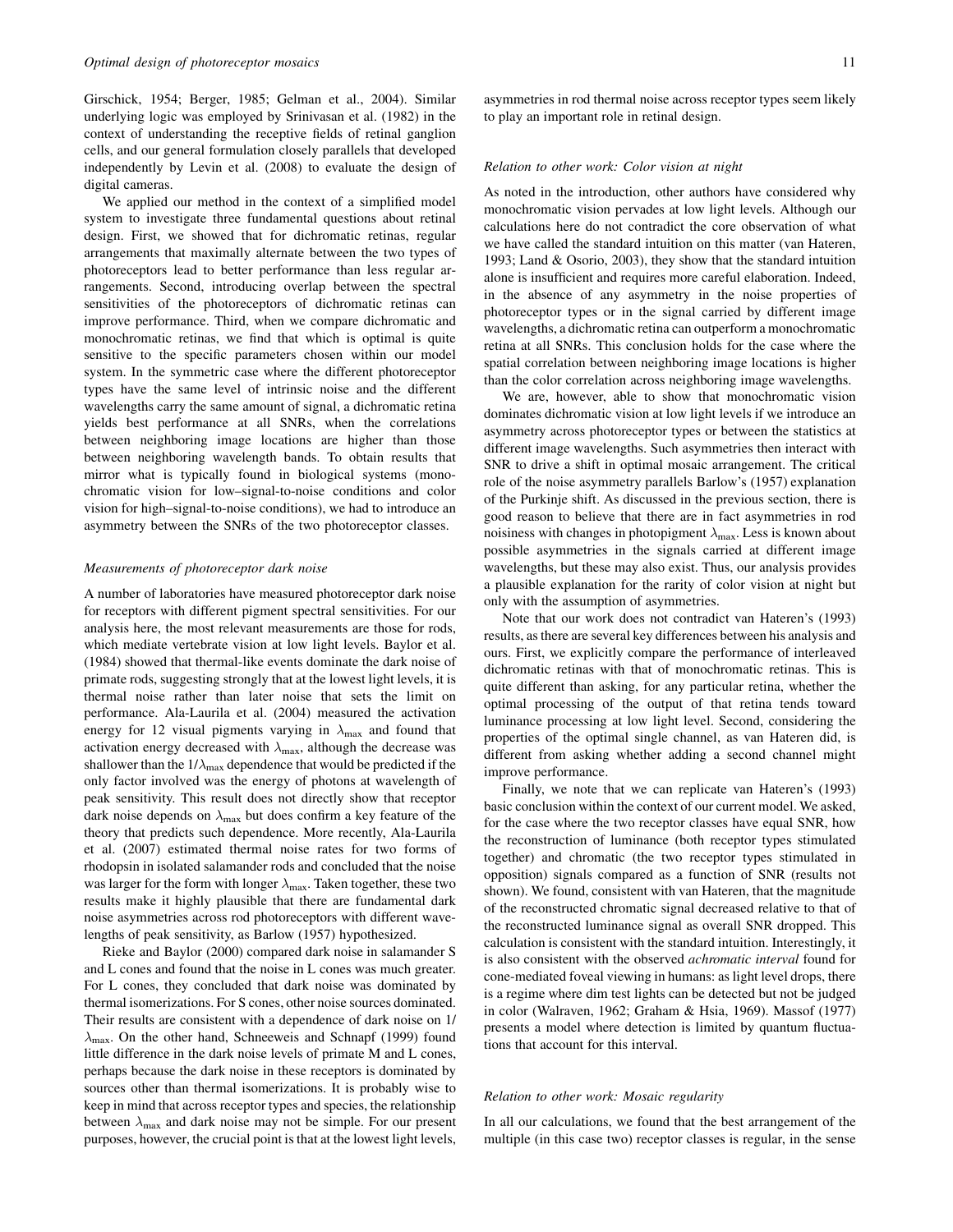that it maximizes the number of alternations between classes across the mosaic. This result is consistent with the regular mosaic layout found in fish (Scholes, 1975; Bowmaker & Kunz, 1987) and with the regular arrangement of the S cone submosaic in humans (Curcio et al., 1991) but not with the quasi-random arrangement of L and M cone submosaics in primates (Mollon & Bowmaker, 1992; Hofer et al., 2005).

A few investigators have considered the effect of photoreceptor irregularity on performance. Most of this work is in the context of the spatial arrangement of monochromatic mosaics rather than the arrangement of interleaved submosaics. The principles considered in the earlier work, however, are of a general nature and might reasonably be taken to apply to the current case.

Bossomaier et al. (1985) concluded that mosaic irregularity had a deleterious effect on performance, consistent with our general conclusion. Their analysis, however, was based on the assumption that the visual system processed the output of the irregular mosaic as if the receptors were in fact regularly spaced. In this case, the effect of irregular spacing may be mimicked by the addition of noise to the output of a regular mosaic, and the addition of such noise would degrade performance. Recent modeling of the appearance of very small flashed spots (Brainard et al., 2008), however, indicates that the human visual system does take the fine spatial structure of its mosaic into account. In any case, the key difference between the development of Bossomaier et al. (1985) and the one presented here is that their conclusion hinges on the assumption that the visual system's postreceptoral processing is suboptimal, while ours evaluates each mosaic arrangement on the assumption that postreceptoral processing optimally accounts for the location of each photoreceptor.

Yellott (1982, 1983) concluded, on the other hand, that mosaic irregularity can improve visual performance. He analyzed the nature of the set of spatial aliases for different mosaic arrangements. (Two different images are aliases for a mosaic if they produce the same response in every photoreceptor in the mosaic.) For regularly arranged mosaics, regular spatial patterns at high spatial frequencies (e.g., high–spatial frequency sinusoids) have as aliases other regular spatial patterns at lower spatial frequencies (e.g., low–spatial frequency sinusoids). For irregularly arranged mosaics, regular high–spatial frequency patterns alias in to irregular low–spatial frequency patterns that appear as spatial noise. Yellott pointed out that a visual system that incorporated knowledge of the spatial structure in natural scenes would be better able to filter the low–spatial frequency aliases produced by an irregular mosaic than the those produced by a regular mosaic, suggesting a possible advantage for irregular mosaics.

Yellott's argument could be formalized and evaluated within the framework presented here. The key extension to current analysis required for this would be to choose an image prior that incorporates a preference for structured images; the Gaussian priors we used capture only the second-order structure of natural images and do not allow expression of higher order structure that favors, for example, the presence of edges. Whether such an analysis would lead to a rationale for irregular mosaics within our simple model system remains an open question of considerable interest.

Finally, Hsu et al. (2000) argued that in the presence of electrical coupling between receptors of different classes, irregularity in the interleaving of these classes would reduce the deleterious effects of the coupling on color vision. DeVries et al. (2002) complemented this line of thinking by observing that the same coupling could reduce noise at the receptor outputs by integrating over multiple receptors and that the cost of such coupling for spatial vision was

not significant in the presence of optical blur. We have not explored these results in the context of our model system. Doing so would require imposing specific processing steps after the receptors (e.g., modeling electrical coupling) and then asking how the added processing constraint affected retinal design.

### Relation to other work: Spectral sensitivity

A number of authors have considered the interaction of spectral properties of the photic environment and cone spectral sensitivity. The theoretical approach taken by Lewis and Zhaoping (2006) is quite similar to ours, although their performance criterion is one of maximizing information rather than minimizing Bayes' risk (see below). These authors conclude that the  $\lambda_{\text{max}}$  of the human L cone is not optimally located, as more information would be transmitted if its peak sensitivity were at a higher wavelength. As with our work, a key factor that drives their calculations is asymmetry between the information available for photoreceptors with different wavelengths of peak sensitivity. In particular, they note that as overall SNR decreases, the optimal placement of both L and M cones tends toward the wavelength that provides maximum signalto-noise. This is analogous to our conclusion that the optimal mosaic tends toward monochromatic as signal-to-noise decreases. One important difference between our work and theirs is that we explicitly evaluate spatial and spectral performance jointly, whereas they do not treat spatial variation.

Other articles in this general tradition (Lythgoe & Partridge, 1989; Chittka & Menzel, 1992; Osorio & Vorobyev, 1996; Regan et al., 2001; Cummings, 2004) analyze performance on a particular color discrimination task thought to be important for the organism (e.g., discriminating fruits from foliage for primates; Regan et al., 2001) as a function of choice of spectral sensitivity. This work shares with our current analysis emphasis both on the statistical properties of stimuli that will be encountered by the visual system and on optimizing performance. The specifics of the analyses differ, with our work considering a highly simplified visual environment. This allows us to explore a wider range of parametric interactions, at the cost of departing further from ecologically valid measurements.

## Relation to other work: Theory

Our approach to optimal design employs formalism taken from Bayesian decision theory. An alternative and closely related approach is to consider not minimization of expected loss but rather maximization of transmitted information, as measured in bits. Analyses based on information theory have been successfully employed to explain features of postreceptoral retinal design (e.g., Atick, 1992; Brenner et al., 2000; Balasubramanian & Berry, 2002; Koch et al., 2004). In the current context, the difference between the two approaches is straightforward to understand. Given a fixed prior distribution over images, the design that maximizes information transmission is the one that leads to a posterior distribution with minimum entropy (Cover & Thomas, 1991). Entropy is a measure of the uncertainty in the outcome of draws from a distribution. A posterior distribution with low uncertainty, generally speaking, is also one that will lead to low estimation error with respect to a specified loss function. However, the relation between entropy and expected loss need not be monotonic (Thomson & Kristan, 2005).

Given that minimizing expected loss and maximizing information transmitted do not always lead to the same conclusion, one could reasonably ask which approach is more appropriate. The attraction of minimizing expected loss is that it allows explicit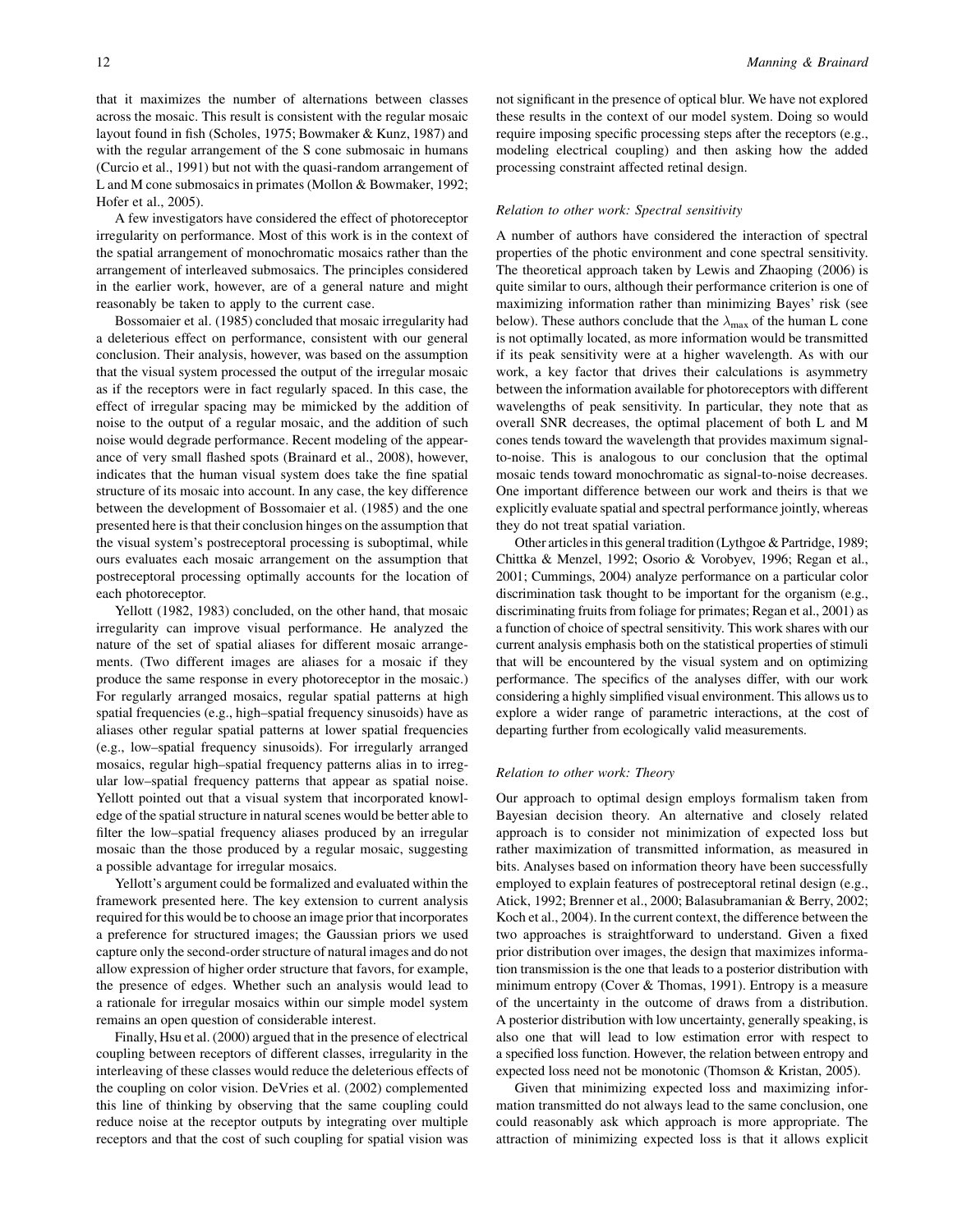inclusion of what matters to the organism, and it is for this reason that we have used the Bayesian approach here. At the same time, we concede that the specific choice of squared error loss is at best a crude approximation to what matters to most organisms and in the current work serves as a placeholder where more realistic loss functions can be inserted when such are available. This general point, that information theory tends to be insensitive to the metric structure of the stimulus space, is discussed by Luce (2003). We did verify that the main features of the results reported in this article (i.e., the monochromatic–dichromatic comparisons shown in Figs. 3 and 6) continue to hold when the calculations are repeated with maximizing transmitted information as a criterion. The one exception we found is that increasing the overlap in spectral sensitivity, which improves performance for a dichromatic retina as assessed by minimizing expected squared error loss (Fig. 8), does not increase information transmitted.

An advantage of information theory that drives its use in many studies of neural systems is that there are techniques for measuring the information carried by a neuron that do not require knowledge of the analytic form of the stimulus ensemble or of the representation coded by the neural response. Thus, for example, the information about natural images conveyed by a particular ganglion cell may be estimated by measuring the cells' response to a sequence of presented natural images, without need to develop an explicit algorithm for estimating images from the response (e.g., Brenner et al., 2000; Balasubramanian & Berry, 2002; Koch et al., 2004). In this sense, information theory is an approach that complements the one we have taken here. Indeed, in related work, we are considering features of mosaic design using information theoretic methods (Garrigan et al., 2006, 2008).

### Future directions

The model system explored in this article was very simple. Nonetheless, it allowed us to express many of the pieces required for a full theory of optimal mosaic design. These are a specification of the statistical properties of the visual environment, specification of the relation between an image and its sensory representation, and specification of the goal of the visual computation as a loss function. Given these, we could explore the performance of different design choices. Despite the fact that that the model system we used is simple, we were able to demonstrate a number of conclusions. The first is that classic arguments for why monochromatic vision is favored over color vision at low signal-tonoise levels are incomplete. That is, we were able to demonstrate conditions where color vision provides better performance as signal-to-noise drops to zero. Moreover, our analysis suggested additional factors that when incorporated into the analysis do yield a shift from color to monochromatic vision as SNR drops. Second, within the context of our model system, regular mosaics dominate irregular mosaics. We have not yet found factors that would predict a robust advantage for the quasi-random tiling of L and M cones found in primate retina. Here our analysis clarifies not what we understand but what we have yet to make sense of.

Because our model system is simple, an important goal for future work is to generalize the analysis and bring it closer to biological realism. Obvious generalizations include adding a second spatial dimension, additional wavelengths (i.e., full spectra), time and motion, and additional receptor classes. There is no conceptual obstacle to these generalizations, but given present computing resources, it is not possible to explore these added dimensions exhaustively, as we could for the simple case. The challenge is to pick specific manipulations of interest. Moving in this direction would also allow incorporation of additional factors such as whether the statistics of spectra shift systematically between day and night, something we have not yet considered. These generalizations would also enable us to draw the numerical values used for spectral sensitivity and dark noise more directly from biological measurements; the present calculations are sufficiently abstracted from real retinas that we thought such an effort premature.

Computations cost energy, and energy considerations are nontrivial for the design of biological systems (Balasubramanian et al., 2001; Laughlin, 2001; Balasubramanian & Berry, 2002; Laughlin & Sejnowski, 2003). The general framework we have presented could be extended to include considerations of energetic cost. If we think of the loss function as expressing the cost of misestimation in terms of its ultimate effect on reproductive success, we can also conceive of a function that expresses the cost of computing an estimate from the receptor responses. Denote by the *energetic cost function*  $C_F(\vec{r})$  the energetic cost incurred when the estimator  $F()$  acts on input  $\vec{r}$ . In analogy to the Bayes' risk, we can then associate an expected computational cost with the estimator:

$$
C_F = \int\limits_{\vec{i}}\left[\int\limits_{\vec{r}} C_F(\vec{r})P(\vec{r}|\vec{i})d\vec{r}\right]P(\vec{i})d\vec{i}.
$$

Once computational cost is specified, a more general optimality principle would be to choose an estimator  $F()$  that minimizes  $O_F = R_F + C_F$ <sup>5</sup> Note that this formulation for computational cost would also allow for consequences of the time taken to do the computation (Koch et al., 2006) and for variations in cost that arise from variation in the size and mass of the computational apparatus (Laughlin & Sejnowski, 2003). It might be reasonable to make initial steps toward including energetic cost by examining the number of multiplications and additions required to closely approximate the optimal estimator for each mosaic.

As noted in the Results section, we have not explicitly modeled differences between rods and cones, such as differences in the source and level of receptor dark noise (see above), or between properties of receptors across species. Because our formulation is very general, such differences could be included. Modeling the properties of rods and cones would, for example, allow us to address questions such as at what light level a visual system that has both rods and cones should switch from one to the other. Similarly, comparing the details of rod properties and other retinal design factors across species might provide insight as to why some species do exhibit rod-mediated color vision (Land & Osorio, 2003; Kelber & Roth, 2006).

Even within our simple one-dimensional, two-wavelength system, we did not explore all possible parametric manipulations. For example, one could explore trade-offs between optical blur and pupil aperture or effects of overall receptor density. One could also try to refine the statistical model of image structure by incorporating a characterization of the edge-like features that are pervasive in natural images (Simonceli, 2005) or the model of the likelihood function (e.g., by incorporating a Poisson rather than Gaussian noise model; L. Paninski, personal communication). Finally, it would be of

<sup>&</sup>lt;sup>5</sup>The use of a simple sum is appropriate on the assumption that the measures of loss and energetic cost can be expressed in the same units. This seems reasonable in principle but may be difficult to achieve in practice.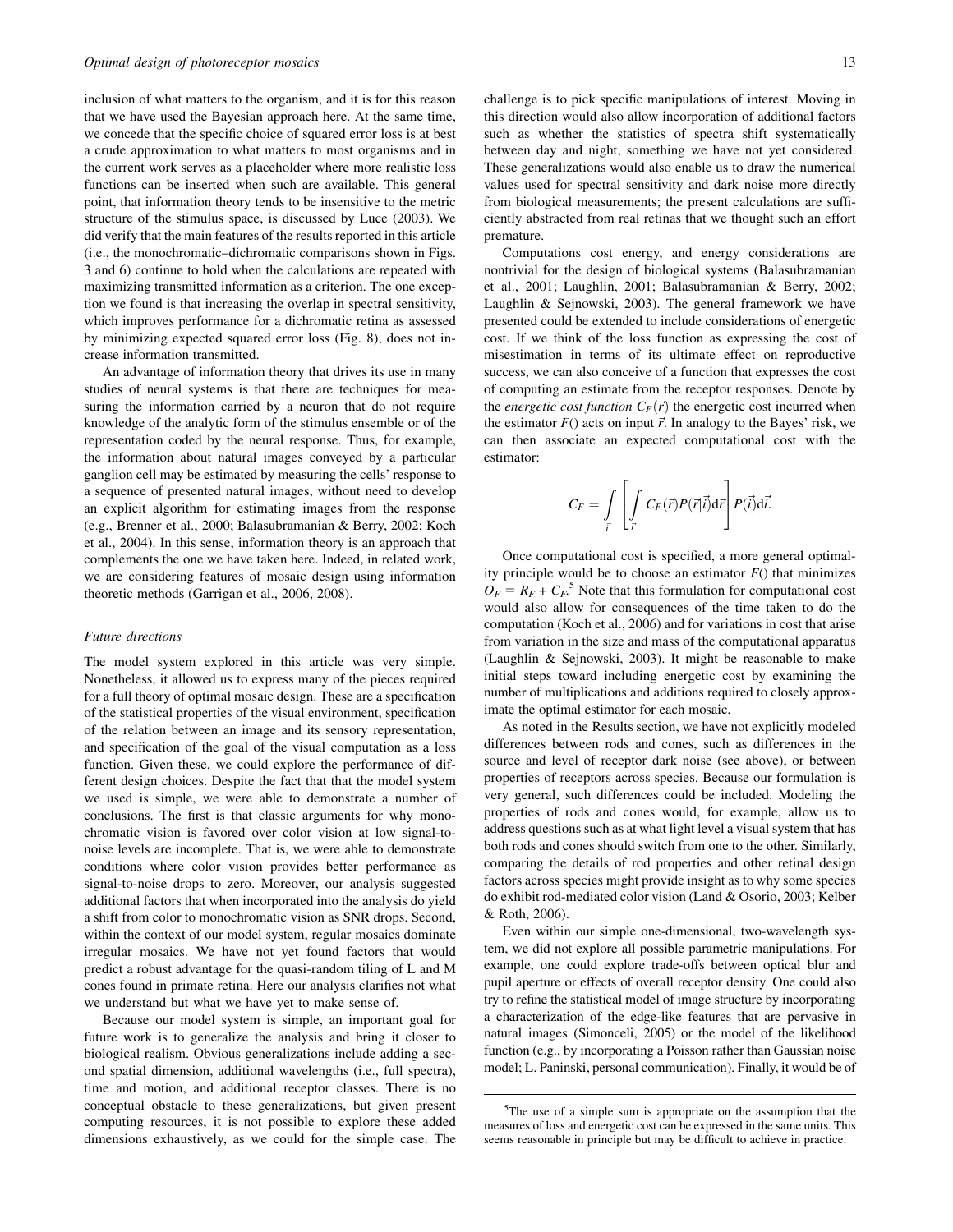interest to explore effects of varying the loss function, for example, to emphasize either luminance or chromatic estimation error. This would be a first step to modeling species differences in what stimuli are most ecologically relevant. More generally, examining properties of the estimator itself could yield insights about how postreceptoral processing should be configured to optimally extract information from interleaved receptor mosaics.

## Acknowledgments

We thank V. Balasubramanian, J. Bowmaker, P. Garrigan, C. Ratliff, F. Rieke, and two anonymous reviewers for useful comments on this work or pointers to relevant literature. Supported by NEI RO1 EY10016 and NIH RO1 MH61975.

#### References

- AGUILAR, M. & STILES, W.S. (1954). Saturation of the rod mechanism of the retina at high light levels. Journal of Modern Optics 1, 59–65.
- Ala-Laurila, P., Donner, K., Crouch, R.K. & Cornwall, M.C. (2007). Chromophore switch from 11-cis-dehydroretinal (A2) to 11-cis-retinal (A1) decreases dark noise in salamander red rods. Journal of Physiology 585, 57–74.
- Ala-Laurila, P., Pahlberg, J., Koskelainen, A. & Donner, K. (2004). On the relation between the photoactivation energy and the absorbance spectrum of visual pigments. Vision Research 44, 2153–2158.
- Atick, J.J. (1992). Could information theory provide an ecological theory of sensory processing. Network: Computation in Neural Systems 3, 213-251.
- ATICK, J.J., LI, Z.P. & REDLICH, A.N. (1992). Understanding retinal color coding from first principles. Neural Computation 4, 559–572.
- Balasubramanian, V. & Berry, M.J. (2002). A test of metabolically efficient coding in the retina. Network, 13, 531–552.
- Balasubramanian, V., Kimber, D. & Berry, M.J. (2001). Metabolically efficient information processing. Neural Computation 13, 799–815.
- Barlow, H.B. (1956). Retinal noise and absolute threshold. Journal of the Optical Society of America 46, 634–639.
- Barlow, H.B. (1957). Purkinje shift and retinal noise. Nature 179, 255–256. BAYLOR, D.A., LAMB, T.D. & YAU, K.W. (1979). Responses of retinal rods
- to single photons. Journal of Physiology (London) 288, 613-634. BAYLOR, D.A., NUNN, B.J. & SCHNAPF, J.L. (1984). The photocurrent, noise, and spectral sensitivity of rods of the monkey macaca fascicularis. Journal of Physiology (London) 357, 575–607.
- BERGER, T.O. (1985). Statistical Decision Theory and Bayesian Analysis. New York: Springer-Verlag.
- BLACKWELL, D. & GIRSCHICK, M.A. (1954). Theory of Games and Statistical Decisions. New York: Wiley.
- Bossomaier, T.R.J., Snyder, A.W. & Hughes, A. (1985). Irregularity and aliasing: Solution? Vision Research 25, 145–147.
- Bowmaker, J.K. (1991). The evolution of vertebrate visual pigments and photoreceptors. In Vision and Visual disfunction, vol.2, ed. CRONLY-Dillon, J.R. & Gregory, R.L., pp. 63–81. London: Macmillan.
- BOWMAKER, J.K. & KUNZ, Y.W. (1987). Ultraviolet receptors, tetrachromatic colour vision and retinal mosaics in the brown trout (salmo trutta): Age-dependent changes. Vision Research 27, 2101–2108.
- BRAINARD, D.H. (1993). Perceptual variability as a fundamental axiom of perceptual science: Comments on Ashby and Lee. In Foundations of Perceptual Theory, ed. Masin, S.C., pp. 385–388. Amsterdam: Elsevier Science Publishers.
- Brainard, D.H., Williams, D.R. & Hofer, H. (2008). Trichromatic reconstruction from the interleaved cone mosaic: Bayesian model and the color appearance of small spots. Journal of Vision 8, 15, 1-23.
- Brenner, N., Bialek, W. & de Ruyter van Steveninck, R. (2000). Adaptive rescaling maximizes information transmission. Neuron 26, 695–702.
- BUCHSBAUM, G. & GOTTSCHALK, A. (1983). Trichromacy, opponent colour coding and optimum colour information transmission in the retina. Proceedings of the Royal Society of London B 220, 89–113.
- Burns, M. & Arshavsky, V. (2005). Beyond counting photons: Trials and trends in vertebrate visual transduction. Neuron 48, 387–401.
- Burton, G.J. & Moorehead, I.R. (1987). Color and spatial structure in natural images. Applied Optics 26, 157–170.
- CHITTKA, L. & MENZEL, R. (1992). The evolutionary adaptation of flower colours and the insect pollinators' colour vision. Journal of Comparative Physiology A: Neuroethology, Sensory, Neural, and Behavioral Physiology 171, 171–181.
- Cover, T.M. & Thomas, J.A. (1991). Elements of Information Theory. New York: John Wiley & Sons.
- Cummings, M.E. (2004). Modelling divergence in luminance and chromatic detection performance across measured divergence in surfperch (embiotocidae) habitats. Vision Research 44, 1127–1145.
- Curcio, C.A., Allen, K., Sloan, K., Lerea, C., Klock, I. & Milam, A. (1991). Distribution and morphology of human cone photoreceptors stained with anti-blue opsin. Journal of Comparative Neurology, 312, 610–624.
- DEMONTIS, G.C., BISTI, S. & CERVETTO, L. (1993). Light sensitivity, adaptation and saturation in mammalian rods. Progress in Brain Research 95, 15–24.
- DeVries, S., Qi, X., Smith, R.G., Makous, W. & Sterling, P. (2002). Electrical coupling between mammalian cones. Current Biology 12, 1900–1907.
- FIELD, D.J. (1987). Relations between the statistics of natural images and the response properties of cortical cells. Journal of the Optical Society of America A 4, 2379–2394.
- Fu, Y., Kefalov, V., Luo, D.G., Xue, T. & Yau, K.W. (2008). Quantal noise from human red cone pigment. Nature Neuroscience 11, 565–571.
- Garrigan, P., Ratliff, C., Klein, J.M., Sterling, P., Brainnard, D.H. & Balasubramanian, V. (2006, March). Structure of the primate cone mosaic and the statistics of color in nocturnal images. Chromatic scene statistics and primate cone mosaic structure. Salt Lake City, UT.
- Garrigan, P., Ratliff, C.P., Klein, J.M., Sterling, P., Brainard, D.H. & BALASUBRAMANIAN, V. (2008). Design of a trichromatic cone array (manuscript in preparation).
- Geisler, W.S. (1987). The ideal observer concept as a modeling tool. In Frontiers of Visual Science, pp. 17–31. Washington, DC: National Academy Press.
- Gelman, A., Carlin, J.B., Stern, H.S. & Rubin, D.B. (2004). Bayesian Data Analysis, 2nd edition. Boca Raton, FL: Chapman & Hall/CRC.
- GRAHAM, C.H. & HSIA, Y. (1969). Saturation and the foveal achromatic interval. Journal of the Optical Society of America 59, 993.
- Hofer, H., Carroll, J., Neitz, J., Neitz, M. & Williams, D.R. (2005). Organization of the human trichromatic cone mosaic. Journal of Neuroscience 42, 9669–9679.
- Hsu, A., Smith, R.G., Buchsbaum, G. & Sterling, P. (2000). Cost of cone coupling to trichromacy in primate fovea. Journal of the Optical Society of America 17, 635–640.

Jacobs, G.H. (1981). Comparative Color Vision. New York: Academic Press.

- Jacobs, G.H. (1996). Primate photopigments and primate color vision. Proceedings of the National Academy of Sciences of the United States of America 93, 577–581.
- JACOBS, G.H., NEITZ, M. & NEITZ, J. (1996). Mutations in S-cone pigment genes and the absence of colour vision in two species of nocturnal primate. Proceeding of the Royal Society of London B, 263, 705–710.
- Jacobs, G.H. & Rowe, M.P. (2004). Evolution of vertebrate colour vision. Clinical and Experimental Optometry 87, 206–216.
- Kelber, A. & Roth, L.S. (2006). Nocturnal colour vision—Not as rare as we might think. Journal of Experimental Biology 209, 281–288.
- Koch, K., McLean, J., Berry, M., Sterling, P., Balasubramanian, V. & FREED, M. (2004). Efficiency of information transmission by retinal ganglion cells. Current Biology 14, 1523–1530.
- Koch, K., McLean, J., Segev, R., Freed, M.A., Berry, M.J., Balasubramanian, V. & Sterling, P. (2006). How much the eye tells the brain. Current Biology, 16, 1428–1434.
- LAND, M. & OSORIO, D. (2003). Colour vision: Colouring the dark. Current Biology 13, R83–R85.
- LAUGHLIN, S.B. (2001). Energy as a constraint on the coding and processing of sensory information. Current Opinion in Neurobiology 11, 475–480.
- Laughlin, S.B. & Hardie, R.C. (1978). Common strategies for light adaptation in the peripheral visual systems of fly and dragonfly. Journal of Comparative Physiology A: Neuroethology, Sensory, Neural, and Behavioral Physiology 128, 319–340.
- Laughlin, S.B. & Sejnowski, T.J. (2003). Communication in neuronal networks. Science 301, 1879–1874.
- Levin, A., Durand, F. & Freeman, W.T. (2008). Understanding Camera Trade-Offs Through a Bayesian Analysis of Light Field Projections. Cambridge, MA: MIT.
- Lewis, A. & Zhaoping, L. (2006). Are cone sensitivities determined by natural color statistics? Journal of Vision 6, 285-302.